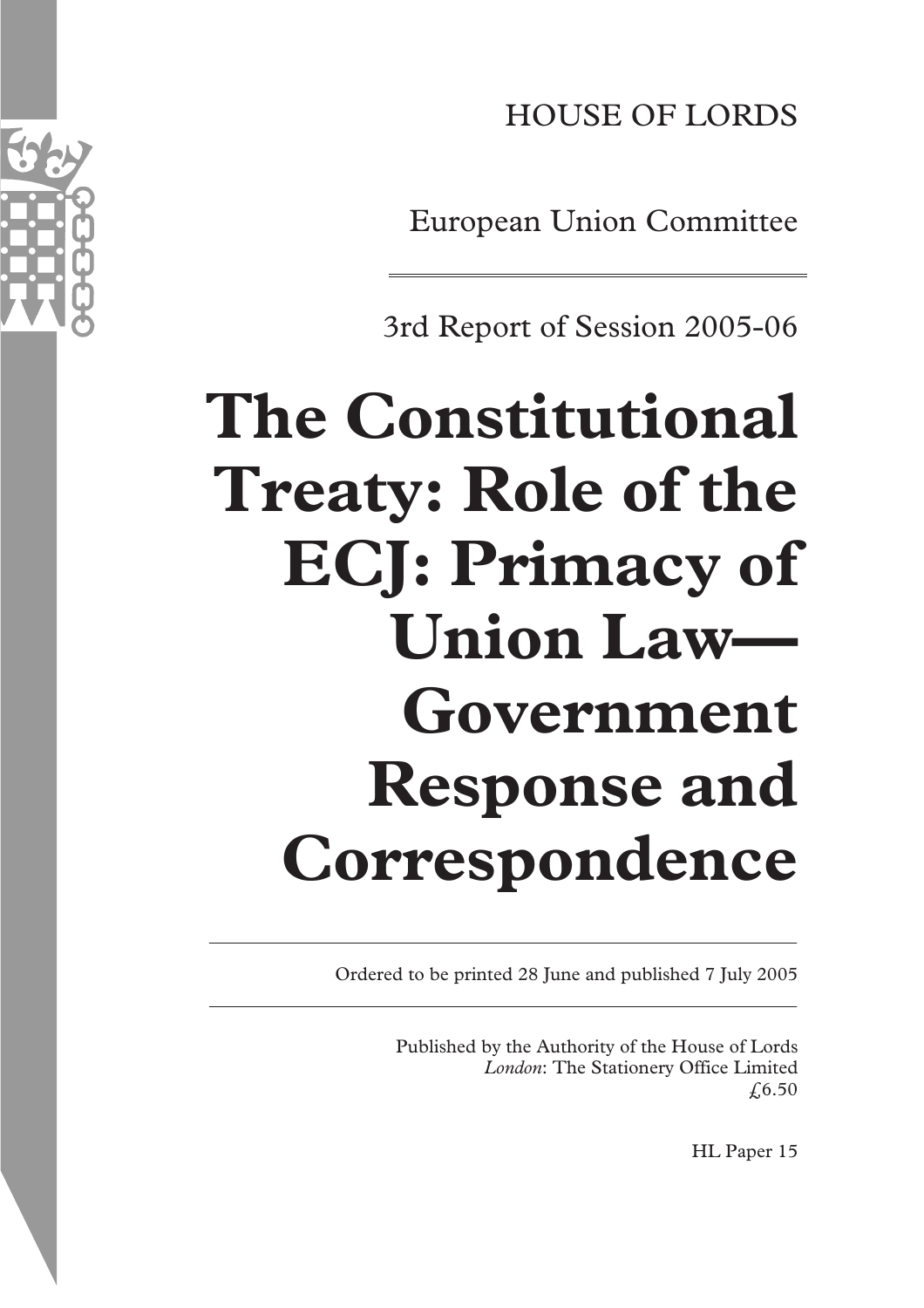# *The European Union Committee*

The European Union Committee is appointed by the House of Lords "to consider European Union documents and other matters relating to the European Union". The Committee has seven Sub-Committees which are: Economic and Financial Affairs, and International Trade (Sub-Committee A) Internal Market (Sub-Committee B) Foreign Affairs, Defence and Development Policy (Sub-Committee C) Environment and Agriculture (Sub-Committee D) Law and Institutions (Sub-Committee E) Home Affairs (Sub-Committee F) Social and Consumer Affairs (Sub-Committee G)

# *Our Membership*

The Members of the European Union Committee are:

| Lord Blackwell                    | Lord Maclennan of Rogart      |
|-----------------------------------|-------------------------------|
| Lord Bowness                      | Lord Marlesford               |
| Lord Brown of Eaton-under-Heywood | Lord Neill of Bladen          |
| Lord Dubs                         | Lord Radice                   |
| Lord Geddes                       | Lord Renton of Mount Harry    |
| Lord Goodhart                     | Baroness Thomas of Walliswood |
| Lord Grenfell (Chairman)          | Lord Tomlinson                |
| Lord Hannay of Chiswick           | Lord Woolmer of Leeds         |
| Lord Harrison                     | Lord Wright of Richmond       |
|                                   |                               |

The Members of the Sub-Committee (Sub-Committee E, Law and Institutions) which undertook this scrutiny were:

| Lord Borrie                                  | Lord Henley               |
|----------------------------------------------|---------------------------|
| Lord Brennan (until 10 November 2004)        | Lord Lester of Herne Hill |
| Lord Brown of Eaton-under-Heywood (Chairman) | Lord Mayhew of Twysden    |
| Lord Clinton-Davis                           | Lord Neill of Bladen      |
| Lord Denham                                  | Lord Thomson of Monifieth |
| Lord Grabiner                                |                           |

# *Information about the Committee*

The reports and evidence of the Committee are published by and available from The Stationery Office. For information freely available on the web, our homepage is: http://www.parliament.uk/parliamentary\_committees/lords\_eu\_select\_committee.cfm There you will find many of our publications, along with press notices, details of membership and forthcoming meetings, and other information about the ongoing work of the Committee and its Sub-Committees, each of which has its own homepage.

# *General Information*

General information about the House of Lords and its Committees, including guidance to witnesses, details of current inquiries and forthcoming meetings is on the internet at http://www.parliament.uk/about\_lords/about\_lords.cfm

#### *Contacts for the European Union Committee*

Contact details for individual Sub-Committees are given on the website. General correspondence should be addressed to the Clerk of the European Union Committee, Committee Office, House of Lords, London SW1A OPW The telephone number for general enquiries is 020 7219 5791. The Committee's email address is euclords@parliament.uk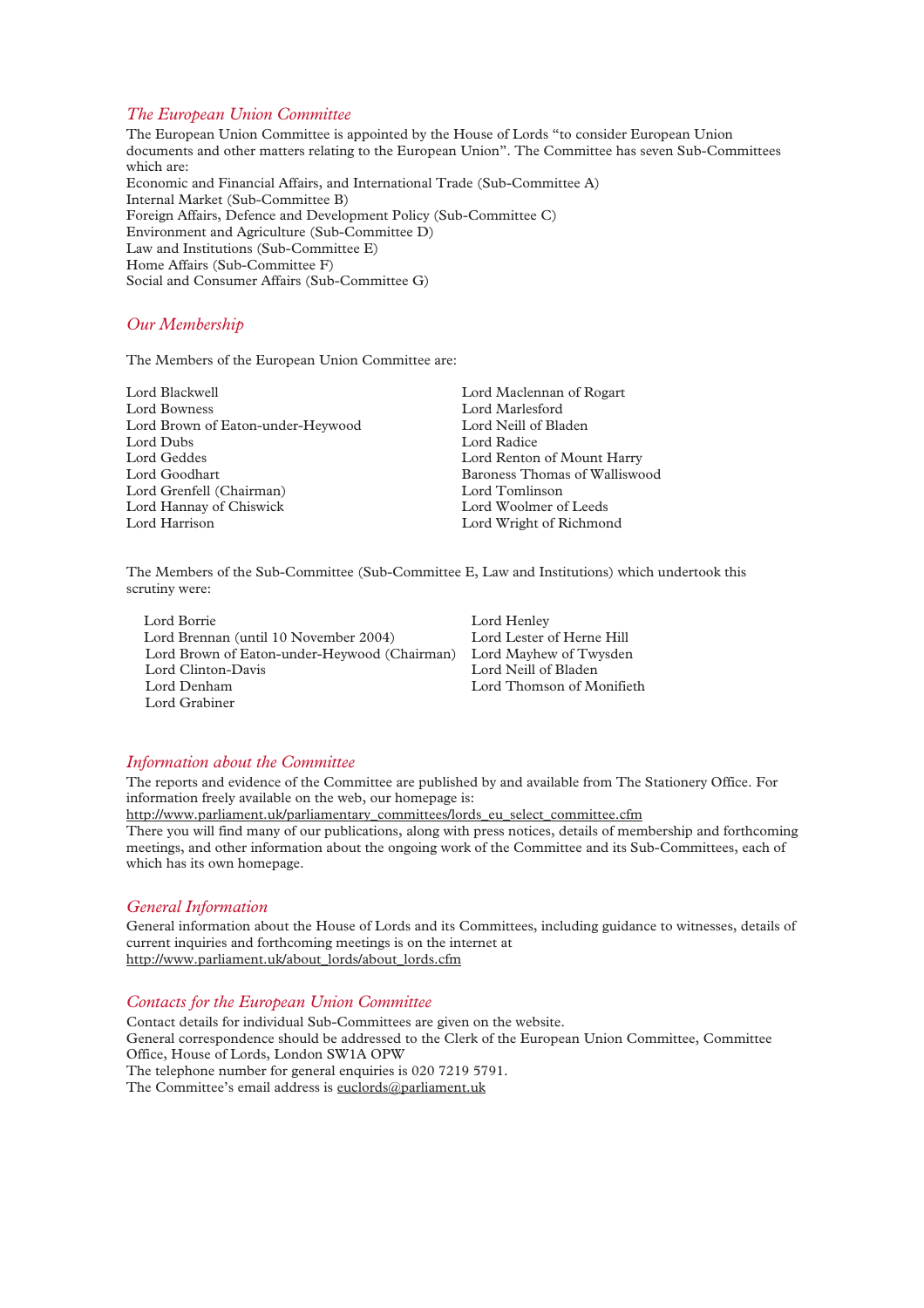# **The Constitutional Treaty: Role of the ECJ: Primacy of Union Law— Government Response and Correspondence with Ministers**

- 1. In its Report *The Future Role of the European Court of Justice<sup>1</sup>* the Committee examined the role of the Court of Justice under the proposed Constitutional Treaty. The Report considered *inter alia* the relationship between the Constitutional Treaty and national constitutions and the impact of the doctrine of the primacy of Community law. We made a number of recommendations aimed at clarifying the position of the Court of Justice and ensuring that Union policies and their implementation would be subject to judicial control. The Government provided a Response to the Committee's Report, which was debated on Friday 21 May 2004.<sup>2</sup>
- 2. The Committee was concerned about the brevity of the replies given in the Government's Response and their failure to provide any further clarification during the debate on the Report. The Committee therefore decided to write to the Government in order to secure the clearest possible explanation of Article I–6 (Primacy of Union Law) of the Constitutional Treaty and of the jurisdiction of the Court of Justice under the Treaty.
- 3. An exchange of correspondence followed, concluded by a letter of 4 April 2005 from Dr Denis MacShane, the then Minister for Europe, to Lord Grenfell, Chairman of the Committee. The Government have now provided a clearer explanation of their understanding of the legal position, which we believe will be helpful in any future discussions of the Constitutional Treaty. The Government's Response to the Committee's Report and the subsequent correspondence are published with this Report for the information of the House.

 <sup>1 6</sup>th Report, 2003–04, HL 47.

<sup>2</sup> Hansard vol 661 no 88 cols 1001–27.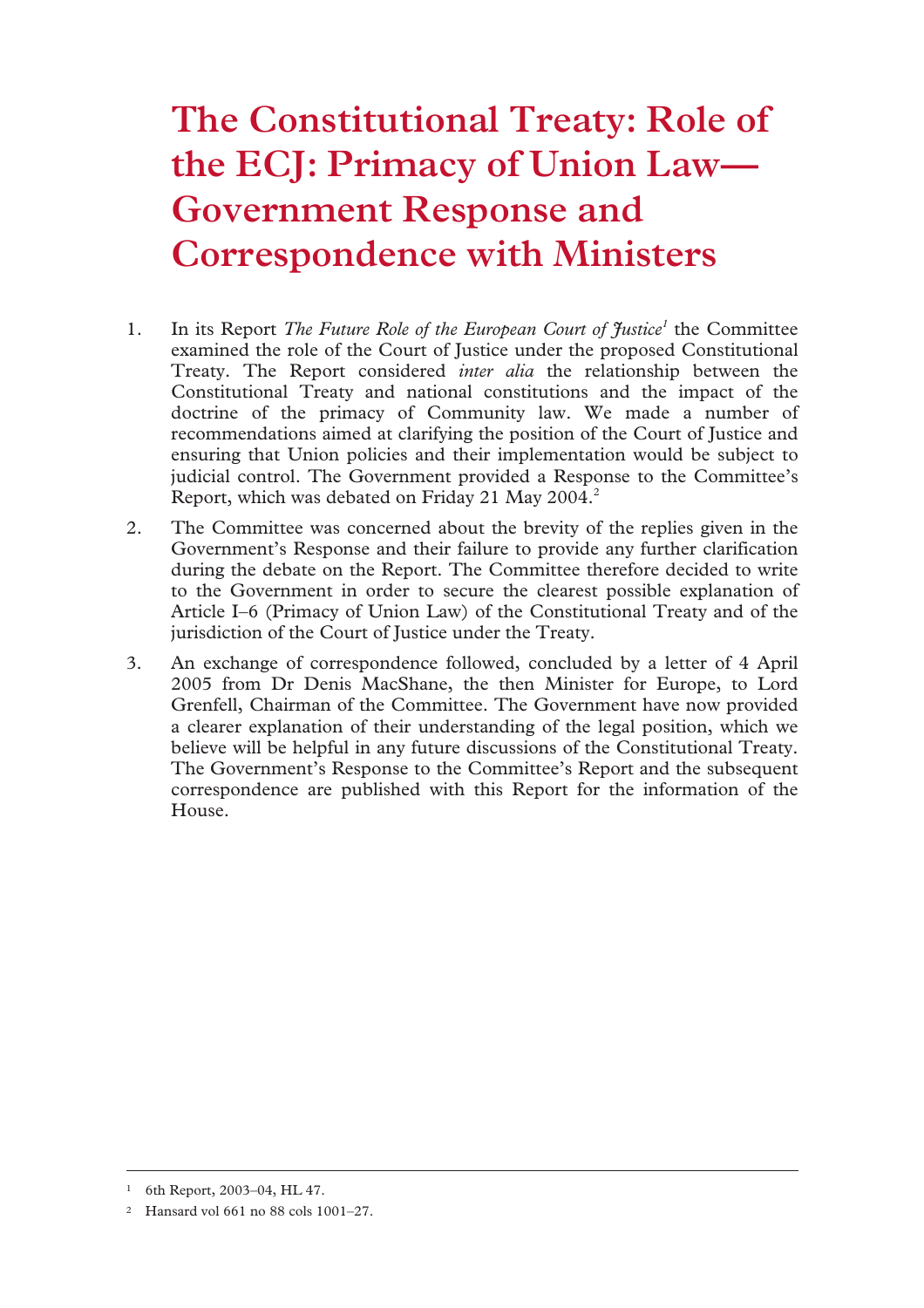# **Government Response and Subsequent Correspondence**

# **Government Response to Report on The Future Role of the European Court of Justice**

# 1. Basic Role of the Court

Article I-28(1) of the draft Treaty would be unlikely to bring about any change in the Court's role. But the different language versions of that Article should be brought more clearly into line with Article 220 of the EC Treaty and with each other (paragraph 25).

The Court already has a constitutional character. However, the constitutional dimension of the draft Treaty and the incorporation of the Charter may lead to more challenges on constitutional/ fundamental rights grounds. The Court would more clearly take on the mantle of a Constitutional Court for the Union (paragraph 31).

We see no significance in the differences of language between the draft I-28.1 and TEC Art 220. The juristlinguist process, carried out after political agreement of the Treaty, will provide the opportunity to ensure that different language versions are consistent with each other.

The important question with regard to whether the Court of Justice will have a constitutional character under the Constitutional Treaty is whether the Treaty will greatly change its jurisdiction and role. In fact the Court's jurisdiction and role will remain essentially the same as under the European Community Treaty although the scope of the Constitutional Treaty itself will, of course, be different. Under the Constitutional Treaty, the Court of Justice will give the authoritative interpretation of Union law and will ensure that the Union's institutions and the Member States will respect the provisions of the Treaty, as it does currently in relation to the European Community Treaty. As now, it will examine the way the Union's institutions exercise their competences and will measure their performance against the yardstick of human rights.

# 2. Article I -10

We welcome the fact that Article I-10(1) makes clear that primacy only applies to the Constitution and to Union law that has been adopted in the exercise of the competences assigned to the Union's institutions. There remains some uncertainty as to the scope of application of the principle (paragraph 51).

The declaration which it is proposed to attach to Article I-10 may not be as helpful as it is intended. It presupposes that there is currently no uncertainty as to the meaning and extent of the doctrine of primacy. It does not address the issue of the formal collapse of the three pillars. More clarity is needed to address these two concerns (paragraph 53).

We are clear as to the current meaning of primacy and that the declaration on Article 1-10 would clarify that it is not intended to expand the meaning of primacy beyond its meaning under existing ECJ case-law. While the scope of the Constitutional Treaty will be different from that of the European Community Treaty, ECJ jurisdiction will remain mostly excluded in respect of CFSP and excluded to the extent of Article III-283 in respect of the area of Freedom, Security and Justice.

# 3. Kompetenz Kompetenz

Part I of the draft Treaty provides for the classification and division of competences set out in the Treaty. The critical question is which court, the Court or national courts, will finally decide whether a matter falls within Union competence. This is not just a drafting question but an issue touching upon the fundamental nature of the Union and its relationship with the Member States (paragraph 76).

A strong argument can be made that the effective functioning of the Union requires the Court to be the ultimate arbiter of the extent of the Union's competences and of the validity of its acts. But if the Court is the ultimate arbiter on the extent of the Union's competences it follows that the Court also has the final say in defining the extent of Member States' powers. It is this side of the coin which some find unacceptable (paragraphs 76–8).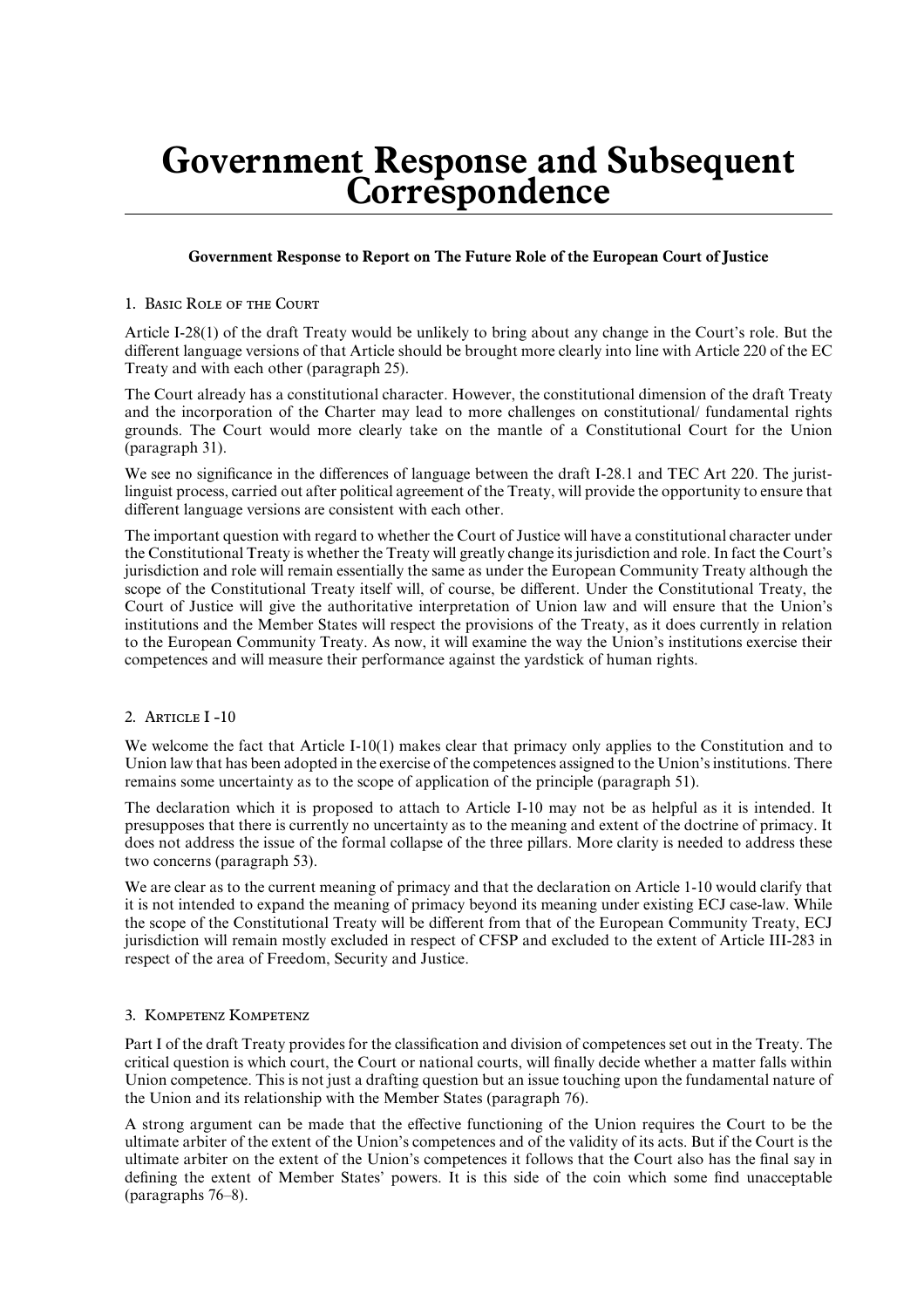The draft Treaty does not resolve the question of *Kompetenz-Kompetenz*. However, the draft Treaty reaffirms and strengthens the position of the national courts by seeking to define the division of competences and by restating, explicitly, the principle of conferral (paragraph 80).

In practice *Kompetenz-Kompetenz* issues may be no more likely to arise in future than in the past. Were a problem to arise, the Community Courts and national courts would and should seek to work together in a spirit of mutual respect and cooperation (paragraph 81).

We do not dismiss the possibility of the argument being advanced that Parliament did not intend, by the European Communities Act, the final definition of the Union's powers to be determined by the Court. The Government should set out their view on the *Kompetenz-Kompetenz* question (paragraph 89).

The Member States have in previous treaties and also in Article I-28(1) of the current draft Treaty decided to confer on the Court of Justice the function of ensuring respect for the law in the interpretation and application of the Treaties. Its role of interpretation includes interpreting the extent of the Union's competences. We agree with the argument quoted above from paragraphs 76–8 of the Report, that this role is necessary for the effective functioning of the Union. It is clear however from Article  $I-9(2)$  of the Constitutional Treaty that competences not conferred upon the Union by the Treaty remain with the Member States.

Under Article III-274, the Court, as now, has jurisdiction to give preliminary rulings concerning the interpretation of the Constitution and the validity and interpretation of acts of the Union's institutions where a question is referred to it from national courts. Where such a question is raised in a national court against whose decisions there is no judicial remedy in national law, that court must refer it to the Court of Justice.

We agree also with the verdict of paragraph 81. We have commented previously, in a letter from the Foreign Secretary to the Head of the European Scrutiny Committee on the House of Commons of 5 February 2004, on our understanding of the "Kompetenz Kompetenz" issue. We said there that the controversy arose in the context of the particular constitutional situation in Germany, as interpreted by the German Constitutional Court. The UK's position is different. The effect of Treaties upon UK domestic law is decided by Parliament. We will consider how to set this view out to citizens of the UK, although publication of this Response will go some way to achieving this.

A judgment of Lord Justice Laws last year reconciled the primacy rule—which is currently given effect by Article 2(4) of the European Communities Act 1972—with the constitutional principle that Parliament is supreme and cannot bind itself or its successors. The judgment came in the case of *McWhirter and Gouriet v Secretary of State for Foreign and Commonwealth Affairs* (2003) about the Nice Treaty.

He said:

*"...the Treaty of Nice ..like any other treaty ..cannot change the domestic law of the United Kingdom unless and until it is incorporated into that law by Parliament (by the 2002 Act) ...In my judgement, it is of the first importance to have in mind that it is fully open to Parliament to repeal or amend the 2002 Act, just as it may repeal or amend the European Communities Act 1972.That is the ultimate guarantee of constitutionality which is in place here."*

#### 4. UK Supreme Court

The scope for the new Supreme Court for the United Kingdom to adjudicate on the reach of Union law may need to be considered further and possibly defined in the legislation establishing the new court (paragraph 91).

The Supreme Court will have the jurisdiction presently exercised by the House of Lords. EU matters do not come before the House of Lords as "EU matters", but as issues raised in cases under the general jurisdiction of the House. That will not change when that jurisdiction is transferred.

#### 5. CFSP

Conferring jurisdiction on the Court in relation to Common Foreign and Security Policy (CFSP) is controversial. The arguments for restricting the Court's jurisdiction over CFSP matters are essentially arguments against giving the EU competence in this field (paragraphs 100-1).

Article III-282 would maintain the present anomalous position. The Government is invited to reflect on the problems to which this could give rise, bearing in mind the need to safeguard the fundamental rights of the individual (paragraph 103).

The second paragraph of Article III-282 should be deleted (paragraph 106).

The Government is asked to confirm that the Court will have the power to monitor compliance with Article III-209 (paragraph 109).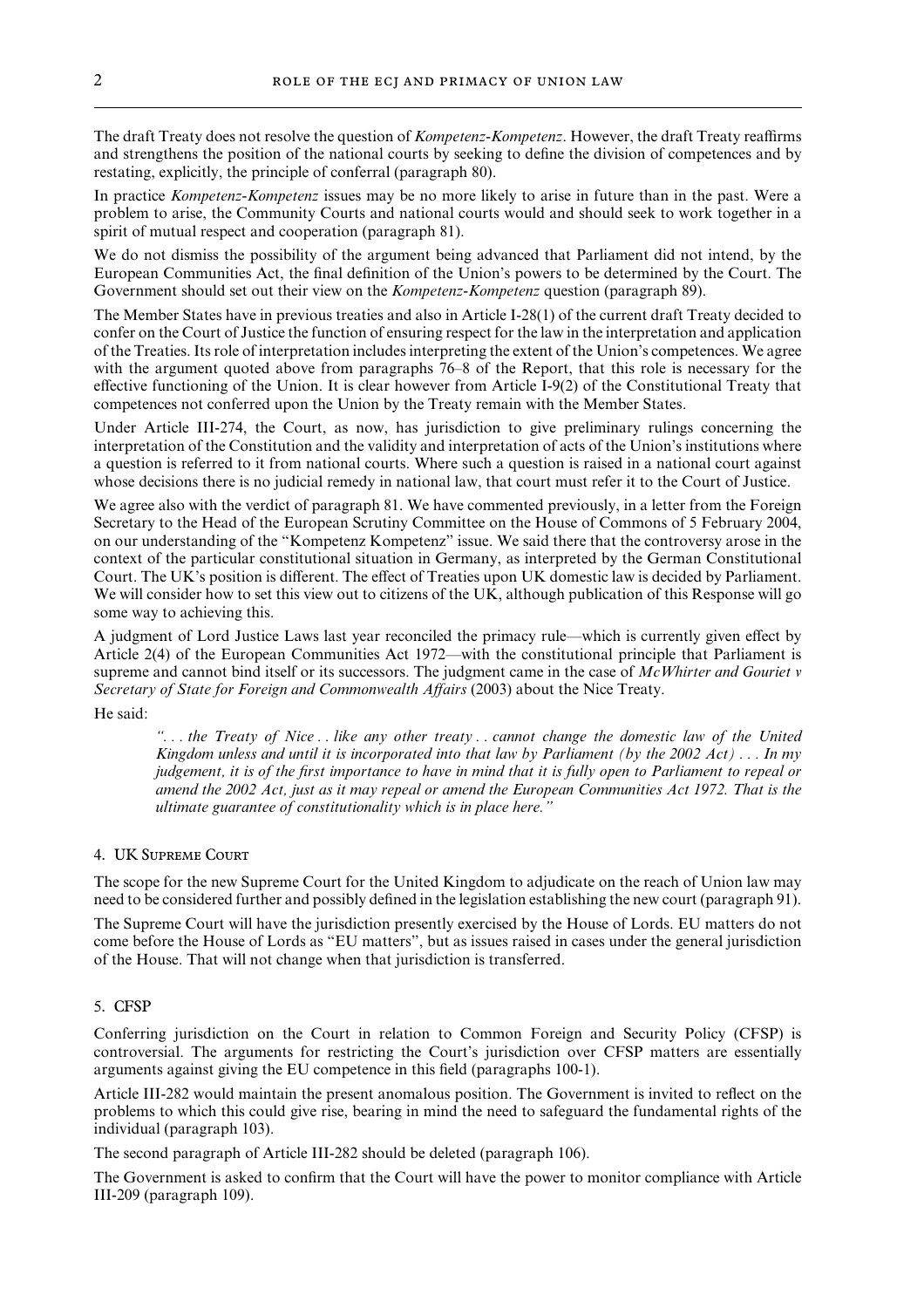The Court's jurisdiction in relation to Article I-15(2) needs to be clarified (paragraph 114).

The Government sees no basis for changing the overall current position under which the ECJ does not have jurisdiction over CSFP. CFSP is, and will remain, a distinct area of activity subject to separate and distinct procedures. . However as noted below, the Court will have the jurisdiction to rule on proceedings to review the legality of restrictive measures against natural and legal persons adopted on the basis of the CFSP chapter. This is in addition to the Court's jurisdiction in relation to restrictive measures adopted under Article III-224 and any rights of redress that individuals have before national courts.

The Committee suggested that the second paragraph of Article III-282 should be deleted or amended, questioning whether the second paragraph led to a narrowing of the current jurisdiction on restrictive measures. The text of Article III-282 has in fact been revised during the technical discussions in the IGC to correct discrepancies between the different language versions. The revised text is available in the Library of both Houses and reads:

#### Article III-282 (new)

The Court of Justice of the European Union shall not have jurisdiction with respect to Articles I-39 and I-40 and the provisions of Chapter II of Title V of Part III concerning the common foreign and security policy.

However, the Court of Justice shall have jurisdiction to monitor compliance with Article III-209 and to rule on proceedings, brought in accordance with the conditions laid down in Article III-270(4), reviewing the legality of European decisions providing for restrictive measures against natural or legal persons, adopted by the Council on the basis of Article III 193, and brought in accordance with the conditions laid down in Article HH-270(4) of Chapter II of Title V.

The Government can confirm that the Court will have jurisdiction to monitor the compliance with Art III-209 (just as it currently has jurisdiction in relation to Article 47 of the Treaty on European Union). This is expressly confirmed in paragraph 2 of Article III-282.

The Committee commented that the Court's jurisdiction in relation to Article I-15(2) needs to be clarified. The Government agrees with the view of Professor Koeck, contained in the Committee's report, that Article I-15 needs to be read in conjunction with the CFSP provisions elsewhere in the Treaty. Article I-15 can only be implemented by the provisions of Art I-39 and I-40 and the provisions of Chapter II of Title V , which list the specific provisions for CFSP and are explicitly excluded from the Court jurisdiction.

# 6. Justice and Home Affairs

The Court should have jurisdiction over all EU justice and home affairs matters, including co-operation in relation to criminal law and procedure. The Court should be entitled to measure the legality of action, whether that of the Union or of Member States and their authorities when implementing Union legislation, against the norms contained in the Charter (paragraph 123).

The intention and effect of the final clause of Article III-283 remains unclear. The purported exclusion of the Court's jurisdiction is neither meaningful nor desirable. The Court's jurisdiction should extend to all action taken in implementation or purported implementation of Union law (paragraph 127).

Whilst the Government supports greater EU action to safeguard collective security, it remains of the view that the ECJ should not be given the competence to review measures taken by Member States relating to police and law enforcement operations, or to the exercise by a Member State of its responsibility to maintain law and order or its security. The Constitution reaffirms that the maintenance of law and order and the safeguarding of its security is the responsibility of individual Member States; a position that is already enshrined in the existing Treaties.

As Part II Article 51 of the draft Treaty makes clear, the provisions of the Charter of Fundamental Rights are "addressed to the Institutions, bodies and agencies of the Union with due regard for the principle of subsidiarity and to the Member States only when they are implementing Union law". The ECJ will examine the conformity of the action taken by these addressees with relevant Charter provisions in respect of the areas for which the ECJ will have jurisdiction.

#### 7. Effective Remedy

The current Article 230(4) presents a serious obstacle to the individual seeking to challenge a Union measure directly. There is a clear need for change (paragraph 142).

Article III-270(4) is an improvement but it remains unsatisfactory. The text put forward by Lord Maclennan of Rogart during the Convention is preferable. We urge the Government to promote this text in the continuing IGC (paragraph 151).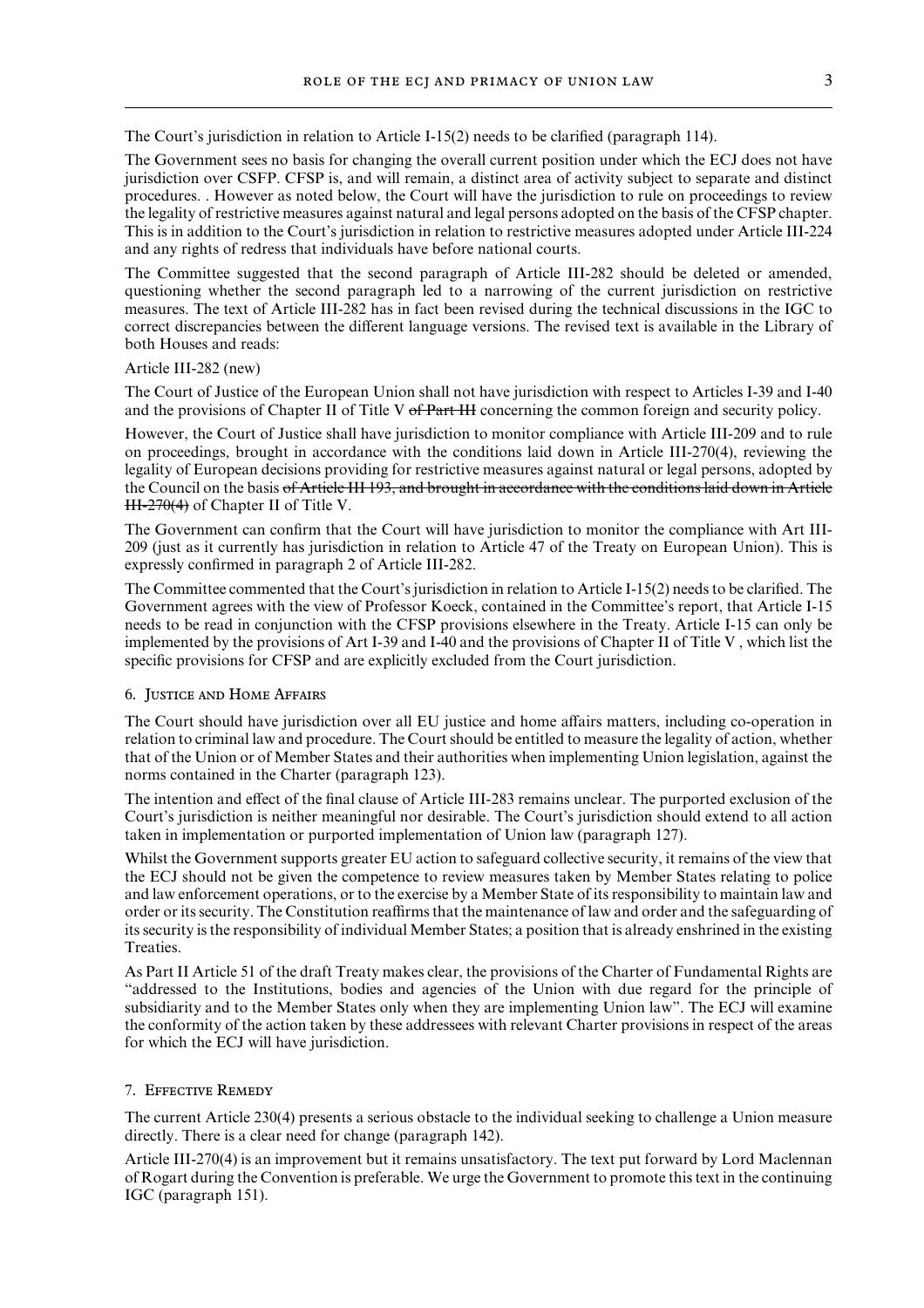Article I-28 is a poor substitute for amending the standing rule in Article III- 270(4) as suggested above. We invite the Government to identify what extra benefits Article I-28 would give the citizen and to say how it would propose to implement the Article in the United Kingdom (paragraph 154).

The issue of widening individual access to the ECJ was extensively discussed in the Convention and a range of views were canvassed. In addressing the ECJ Discussion Circle, the then President of the ECJ noted that "the Court considers the current system, which is based on the principle of subsidiarity in that the national courts in particular are responsible for protecting the rights of individuals, satisfies the requirements essential for the effective judicial protection of those rights, including fundamental rights". The UK Government strongly endorses this view of the fundamental role played by national courts in providing legal remedies at the local level. It also underlines the need to ensure that the workload of the ECJ is kept within manageable proportions. We consider that the increase in individuals' access to the ECJ set out in Article III-270(4) represents a balanced, and wholly sufficient, reflection of the Convention's deliberations.

The UK Government strongly welcomes the inclusion of the wording of the second sub-paragraph of Article 28(1). It provides explicit recognition of the fundamental role which national courts currently play in applying and enforcing Community law and ensuring that there is access to legal remedies at the local level. The enforcement of Union law by national courts will, as now, be secured by the implementation of the Constitutional Treaty in domestic legislation.

#### **CORRESPONDENCE**

# **Letter from Lord Grenfell, Chairman of the European Union Committee, to Dr Denis MacShane MP, Minister for Europe**

# GOVERNMENT'S RESPONSE TO REPORT: FUTURE ROLE OF THE EUROPEAN COURT OF **IUSTICE**

Thank you for your letter of 7 June enclosing a copy of the Government's Response. This was considered by Sub-Committee E at its meeting on 9 June. As you will be aware the Committee's Report was debated on Friday 21 May. On a number of questions neither the Response nor the Government's interventions in the debate are particularly forthcoming. This is most disappointing and the Committee would therefore be grateful if you could provide a full response to the questions set out below.

# ARTICLE I-5(A)—THE DOCTRINE OF PRIMACY

The Government say that they are clear as to the current meaning of primacy. Unfortunately the Response does not address the two areas of uncertainty identified in the Committee's Report. The first is the question whether the primacy of Community law only applies in relation to Community measures having direct effect. The issue, you will recall, is discussed at paragraphs 35 and 36 of the Report. What do the Government believe to be the law on this point? Is primacy restricted to measures having direct effect? Secondly, the Government does not fully address the issue raised in paragraphs 37–39 of the Committee's Report relating to the application of primacy in the Second and Third Pillars. Your letter of 7 June goes little further in helping the Committee understand the Government's view of Article I-5(a). To what extent in the Government's view does the doctrine of primacy apply to matters in the Second and Third Pillars? The Committee would be grateful if you would give a fuller and clear explanation of the Government's understanding of the position.

# CFSP

We note that the Government do not see any need to extend the Court's jurisdiction so as to cover CFSP matters, as recommended by the Committee. It would be left to national courts, insofar as they have jurisdiction over a matter, to rule on the legality of any action under the CFSP. As Baroness Crawley acknowledged in the debate on 21 May, there may be discrepancies and inconsistency between the courts in the different Member States "but no more than exists at present where two or more countries adopt a foreign policy". This is hardly a compelling argument for denying to individuals the opportunity to have an authoritative ruling from the Union's most senior court in the sort of circumstances described in paragraph 103 of our Report and for the development of a coherent foreign policy subject to the rule of law.

As regards the problems raised by the text of Article III-282, the Government argue that the problem has been solved by the clarification of the text of that Article. You will recall that this was raised by Lord Lester in the debate on 21 May. It is by no means clear what the proposed amendment to Article III-282 seeks to achieve and whether by implication it is arguable that the ECJ has no jurisdiction to review restrictive measures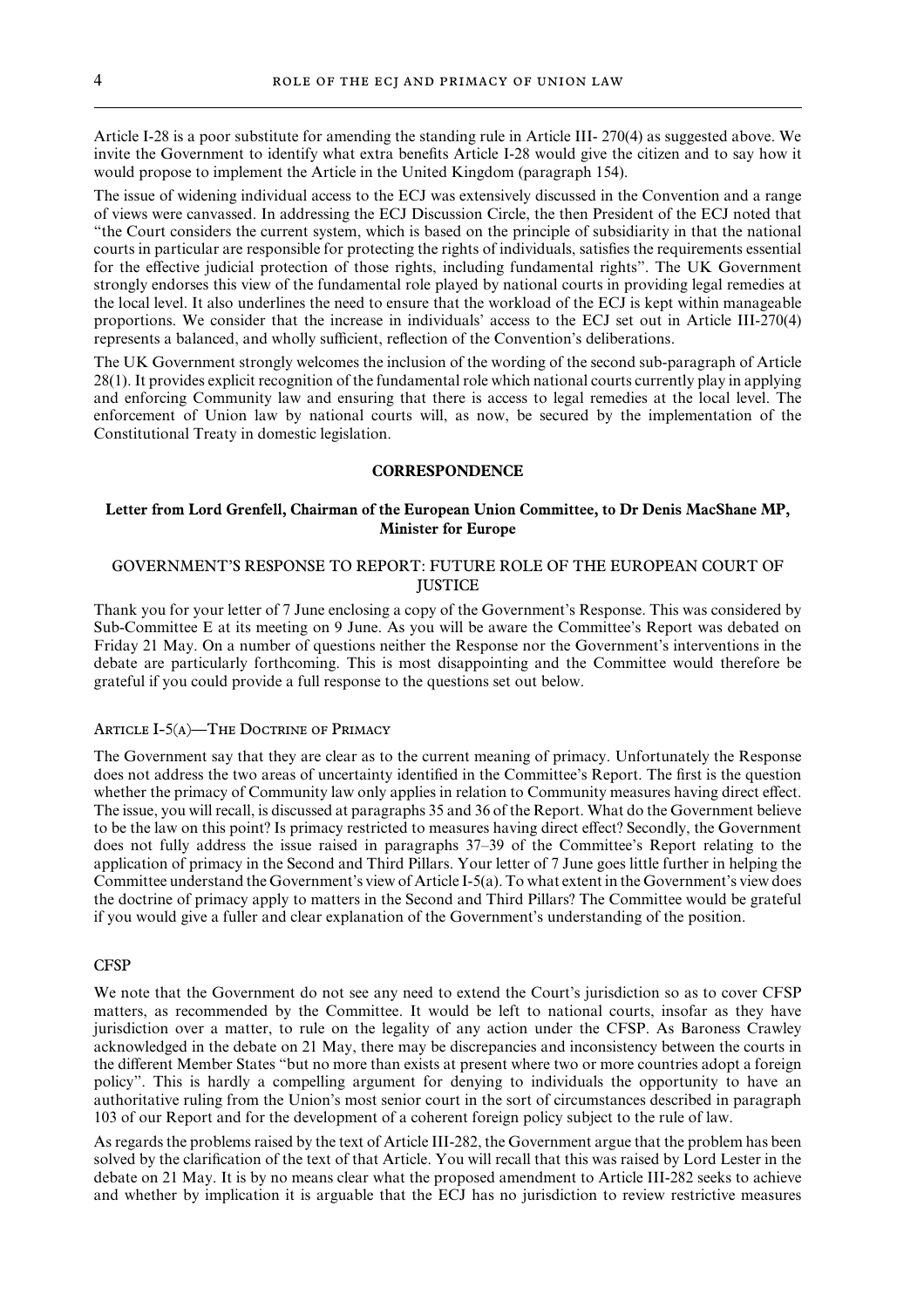adopted under Article III-224(1). The position, we believe, still needs clarification. Otherwise the effect may be to deprive individuals of a possibility which they have at present (as described in para 105 of the Report). Further uncertainty has been added by the addition of a paragraph 3 to Article III-224, though we note the background to this provision as explained in your letter of 7 June. Finally, as regards the Court's jurisdiction over Member States' obligations to support the CFSP (Article I-15(2)) the Government do not consider the matter needs to be clarified. The Government agree with the argumentation put forward by Professor Koeck (set out in paragraph 111 of the Report). We note the Government's confidence that the ECJ would regard the exclusion of Articles 1-15 from the list in Article III-282 as devoid of any consequences whatsoever.

#### Justice and Home Affairs

The Government resist any extension of the jurisdiction of the Court over police and law enforcement operations, matters which they consider are the responsibility of individual Member States. The Response does not comment on the certainties raised by the final words of Article III-283, "where such action is a matter of national law". What is the Government's understanding of the purpose and meaning of these words?

#### Effective Remedy

The Government do not accept the recommendations of the Committee on the standing rule. The changes made as a result of the Convention's deliberations are described as "a balanced, and wholly sufficient reflection of the Convention's deliberations". But it does not seem that the Government's interpretation of the discussions in the Convention is universally held. We would draw your attention to intervention made by Lord Maclennan of Rogart during the debate on 21 May.

Was the Government aware that there were contrary views within the Court of Justice? In this context you may recall earlier evidence given by Advocate General Jacobs to this Committee (*The Future Status of the EU Charter of Fundamental Rights,* 6th Report 2002–03).

Lord Maclennan also referred to the question of the potential costs involved in granting greater access to the Community Courts. What research have the Government undertaken on the question of the costs? It would be helpful if the Government could make available to the Committee the figures as to the likely costs on which the Government based its arguments before the Convention. How far do such figures take account of the costs involved in using the domestic courts as a filter?

As regards the new Article I-28 the Government strongly welcome the inclusion of this provision. The Committee invited the Government to identify what extra benefits Article I-28 would give the citizen and to say how it would propose to implement the Article in the United Kingdom. The Government's Response says that the Article provides explicit recognition of the fundamental role which national courts currently play in applying and enforcing Community law. Can you therefore confirm that there would be no extra benefits and no need to amend our law to give effect to Article I-28 of the Treaty?

*10 June 2004*

# **Letter from Lord Grenfell, Chairman of the European Union Committee, to Dr Denis MacShane MP, Minister for Europe**

#### DRAFT CONSTITUTIONAL TREATY-PROPOSED AMENDMENTS

Thank you for your letter of 7 June which was considered by the Select Committee at its meeting earlier this week and is now also being examined by the Sub-Committees. A number of points arise immediately. Others may emerge when the Sub-Committees finish their work. I would also expect a number of questions to be raised at our meeting on 22 June. The Committee is, as always, grateful to you for appearing before us on this occasion.

At the outset of your letter you note that the Presidency proposals may be subject to further negotiation and amendment. We would be grateful to have sight of texts as soon as possible and, where texts are not available, to be kept informed of developments.

In addition, we would welcome the Government's response on the following points.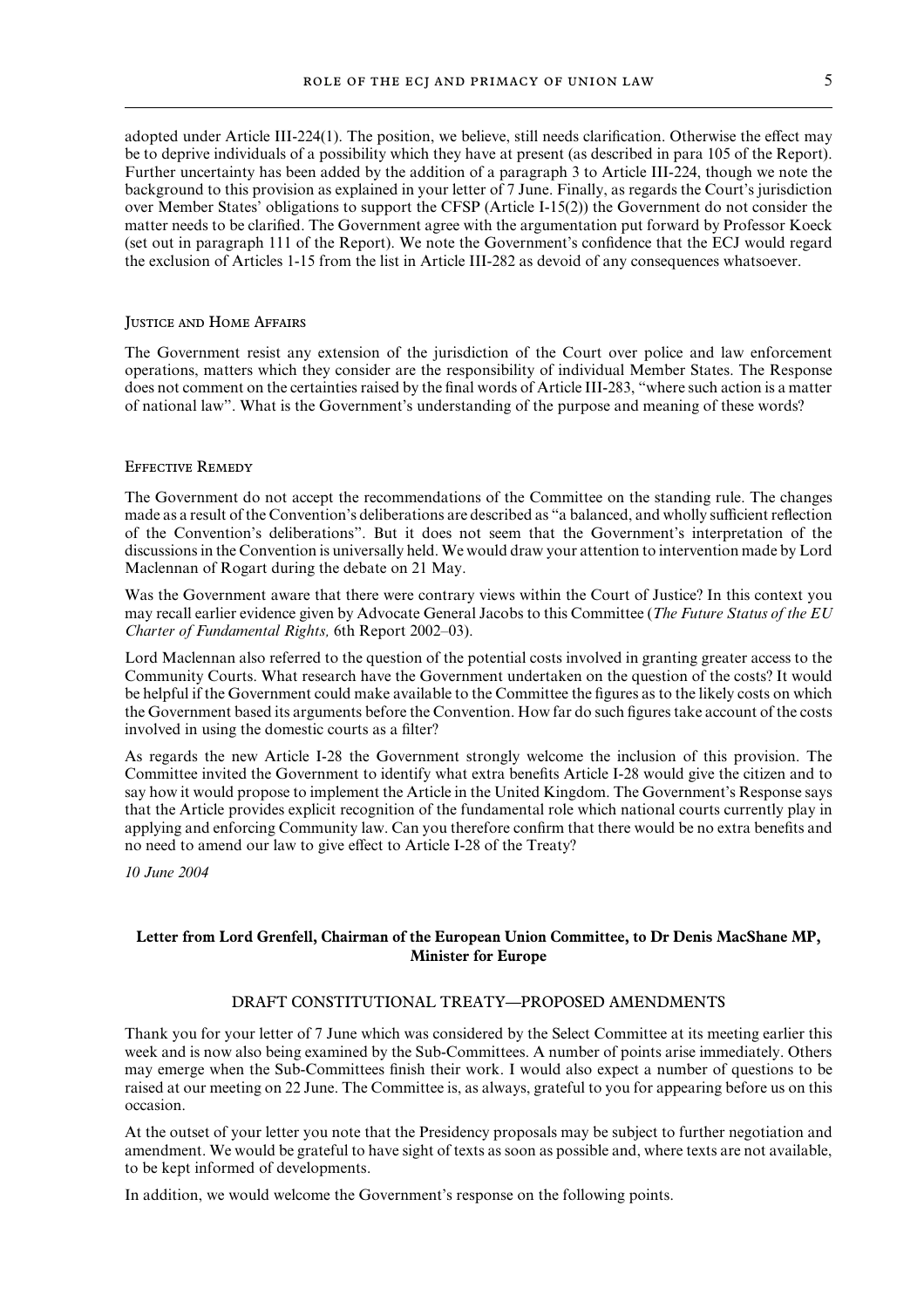#### Annex 3—Primacy of Union Law

You will be aware that the statement of the doctrine of primacy in Part 1 of the draft Constitutional Treaty has given rise to a considerable amount of comment. It is therefore most important, if any unjustified criticism is to be avoided, for the position to be made as clear as possible. You will recall that the Committee dealt with this subject in considerable detail in its Report on the Future Role of the Court of Justice. I am writing to you separately with reactions to the Government's Response to that Report. I hope the Government will be able to respond fully to the questions raised in our Report and reiterated in that letter.

#### Annex 7—Presidency of the PSC

We note the Government consider that the President of the Political and Security Committee should be appointed by the Minister for Foreign Affairs. We remain concerned that the PSC, if chaired by an appointee of the Minister, may lack independence in its role "to monitor the implementation of agreed policies, without prejudice to the responsibility of the Union Minister for Foreign AVairs" (Article III-208). We remain of the view that the appointment should be made by the Council of Ministers. Do the Government agree that the PSC should be independent in its monitoring role?

#### Annex 20—Judicial Cooperation in Criminal Law Matters

We note that the Government welcome the statement that measures in the field of criminal judicial cooperation must take into account the different legal traditions and systems of the Member States. We also note that you say that the Government has not changed its position and you say that the Irish Presidency is expected to issue new proposals before the European Council. The Committee would be grateful for sight of those proposals as soon as they are available.

Annex 21 (CIG 73/04)—European Public Prosecutor's Office and Annex 39 (Simplified Procedures for Revising the Constitution)

You will recall that in both these provisions any changes proposed would have to be approved by the Member States in accordance with their constitutional rules. We asked what procedure the Government envisaged would be adopted in the United Kingdom for securing such approval and what role Parliament would have. You replied that "it will be for Parliament, when examining legislation designed to give effect to the draft Treaty, to decide what procedure the Government would need to follow in such cases". Are we to conclude that the Government has no view on this matter? We would be most surprised if the Government had not already given some consideration to the question. We again seek clarification of the position and in particular invite the Government to say whether they envisage that the approvals referred to in Article III-175 and IV-7(a)(3) would be given by legislative or non-legislative means and if the former, whether by primary or secondary legislation.

# Annex 21 (CIG 76/04)—Article III-2(a)

We note what you say, but are unable to find any wording in Part 1 of the Constitutional Treaty which would justify the use of the expression "guarantee of social protection" in the revised Article III-2(a). The use of the word "guarantee" goes beyond our understanding of the Treaty provisions and we remain very concerned about the risk of misinterpretation if the phrase is incorporated as it stands. We continue to believe that an expression on the lines of "the need for adequate social protection" would be more appropriate and satisfactory.

# Annex 22—Judicial Cooperation in Civil Matters

It would appear that the Government are content that the restriction currently found in Article 65 EC (requiring that measures must be necessary for the proper functioning of the internal market) would no longer apply so as to limit the extent of Community competence to legislate in the area of judicial cooperation in civil matters. You draw attention to the fact that the words "*inter alia*" have been omitted from paragraph 2 but as I indicated in my earlier letter the potential width of some of the subject matters in the now exhaustive list is quite extensive. It therefore appears that the Government is prepared to accept a substantial extension of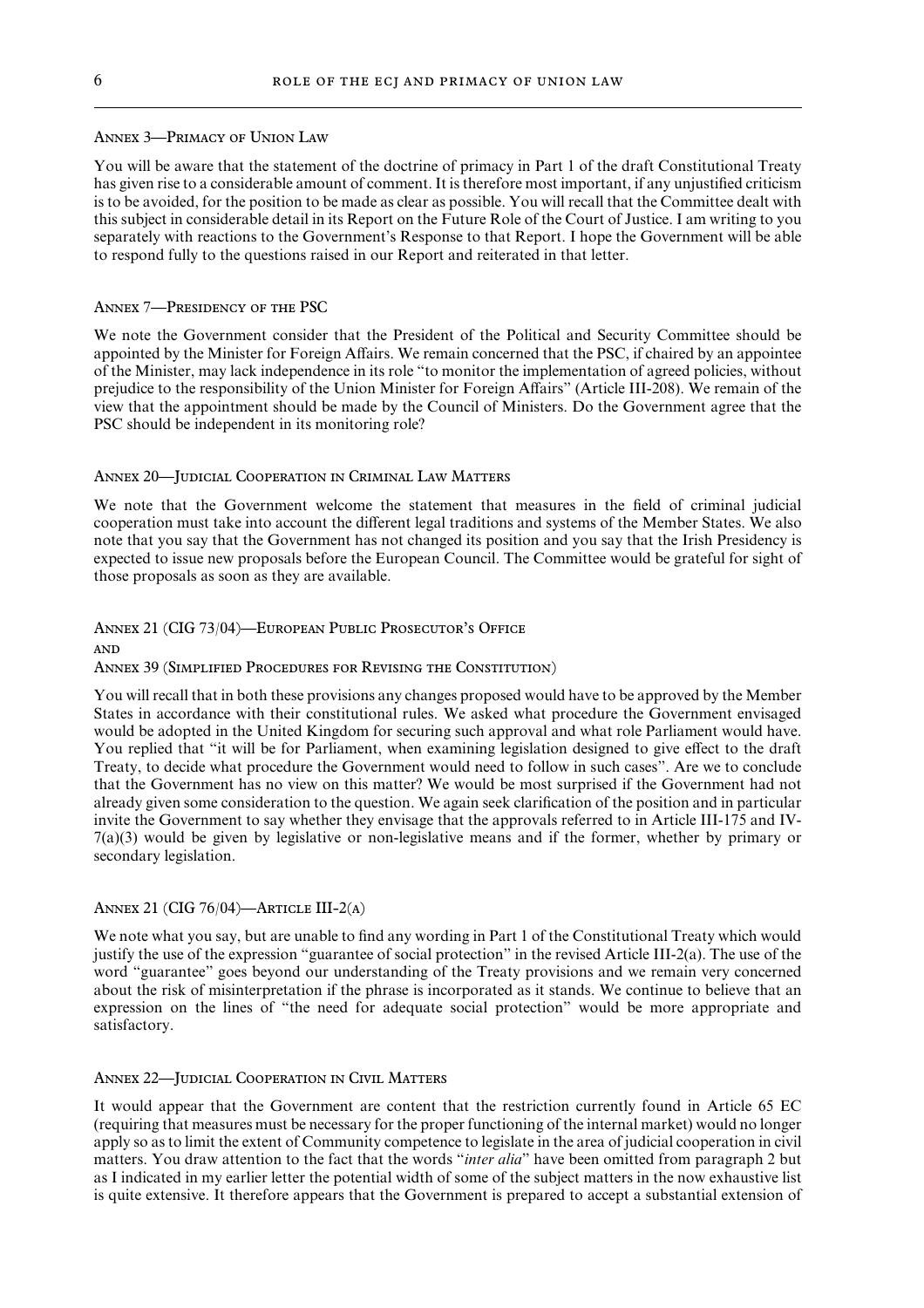Union competence in this area. You refer to the opt-in under the Protocol, but given the Government's general statement of policy regarding the Protocol and the experience in recent years (in particular in relation to family law), the existence of the opt-in is a source of little comfort to the Committee in this matter.

#### Annexes 38 and 39—Revision of the Constitution

Thank you for giving some examples of cases which fall within Article IV-7(b). You largely confirm the Committee's understanding that the provision would mainly be restricted to procedural matters not falling within Article IV-7(a). But at least one, if not two, of your examples may have substantive implications. We would be grateful if you could explain what is meant by "insert references to national law". Presumably this is something different than repatriating competences, which incidentally would seem to fall within Article IV-7(b).

#### ANNEX 41-PROTOCOLS

You have kindly provided copies of the Protocols on monetary union and on border controls, asylum and judicial cooperation. We would be grateful for information, and have copies if available, of the Protocols dealing with the Schengen acquis and also dealing with the application of (then) Article 7(a) of the Treaty in relation to the United Kingdom and Ireland.

#### Annex 44—Accession of the Union to the ECHR

We asked whether the Government were content that QMV should apply on the question of accession to the ECHR. You say that the Government will take a view on the merits of alternatives to EU accession to the ECHR in the light of the overall IGC package on human rights. Presumably this is an implied reference to the position of the Charter in the new Constitutional Treaty. This is a matter to which we may wish to return.

#### Annex 48—Restrictive Measures

You will recall that this is another matter which was address in the Committee's Report on the Future Role of the European Court of Justice. The issue was also raised by Lord Lester in the debate on 21 May. This is another matter which I address in my letter on the Court of Justice.

#### *11 June 2004*

# **Letter from Baroness Crawley, Government Whips Office, to Lord Scott of Foscote, Chairman of Sub-Committee E of the European Union Committee**

I promised to write in follow-up to various points you raised during the 21 May debate on the EU Select Committee's report on the ECJ.

First, you asked whether the draft Constitutional Treaty should address the question of whether it is the national constitutional courts of Member States, or the ECJ, that has the final say in any dispute over which competences have been conferred on the EU, the "Kompetenz Kompetenz" question.

The Government does not see a need for a specific provision in the Constitutional Treaty addressing the Kompetenz Kompetenz issue. The situation is already clear. The Court of Justice has the role of interpreting the extent of the Union's competences—not those of the Member States. Equally, however, it is for the Court of Justice, and not for the national courts, to decide on the legality of a Union measure (see Article III-270) and therefore whether or not such a measure should apply in the Member States.

As the Committee's Report itself said, and as Lord Slynn (for example) emphasised during the debate, it is difficult to see how the Union could work if the courts of each Member State had jurisdiction to declare EU law invalid. If a national court is deciding a question of national law, this is clearly within its jurisdiction; but issues on the validity of Union law fall ultimately to the Court of Justice to decide.

You also suggested that the courts in this country may have to treat domestic legislation as invalid in order to give effect to the primacy rule. They would do this, as at present, if the legislation were contrary to Union law. This is the result, as the question suggests, of the long-standing principle of primacy which is itself a corollary of the Member States having agreed to be bound by the EC Treaty. Such courts could seek the ruling of the Court of Justice, as now, on the issue of whether the particular domestic legislation complied with Union obligations (Article III-274 of the draft Constitutional Treaty).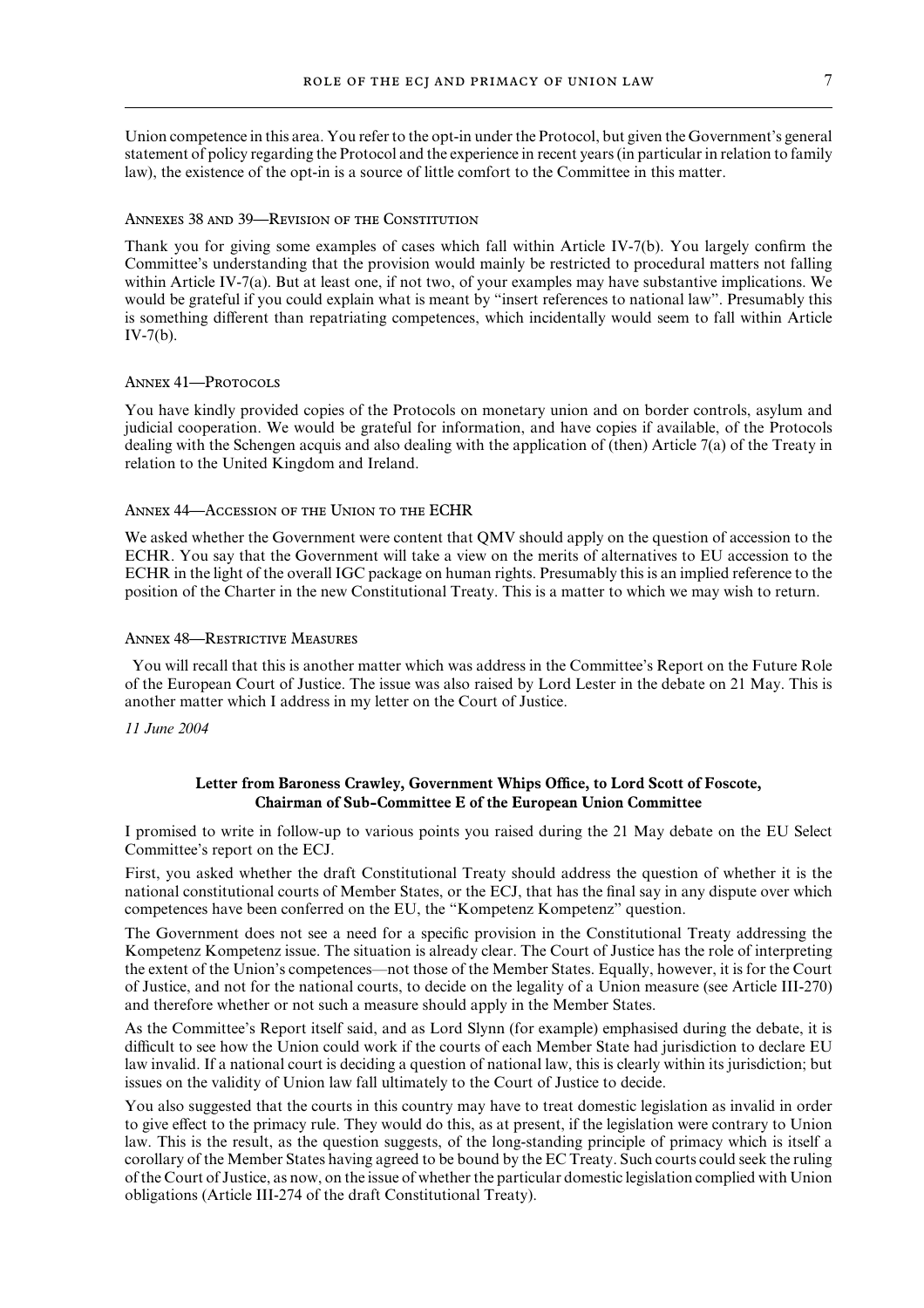You referred to the possibility of disputes about the boundaries of EU competences when the national courts are examining issues of police and law and order. If an issue to do with the interpretation or application of EU legislation adopted under sections 4 and 5, Chapter IV, Title III of the draft Constitutional Treaty (judicial cooperation in criminal matters and police cooperation) were to come before a national court, guidance on the boundaries of EU competence would be available to the national court by means of a reference to the ECJ under Article III-274 of the draft Treaty. If there were a doubt as to whether the EU legislation in fact had strayed into an area of Member State competence, it would be open to the Member States to challenge the legality of the European legislation before the ECJ under Article III-270 of the draft Treaty.

You asked about avenues of legal redress for individuals injured by the conduct of troops in an EU-led military operation. EU member states and the host country of the EU-led military operation will enter into a bilateral understanding regarding claims for damages caused by personnel participating in specific EU missions. According to this understanding the personnel in such operations are contributed by Member States and remain the responsibility of those States. It is therefore for the relevant national authorities, rather than the European Court of Justice, to have jurisdiction over their conduct.

Turning to the rule of standing at the ECJ, you raised the prospect of the EU finding itself in breach of Article 6 of the European Convention on Human Rights (ECHR), which refers expressly to the availability of a remedy within a reasonable time.

We believe the risk of a breach of Article 6 of the ECHR is small; but the Government has in any case always been a strong supporter of continuing efforts to ensure that the EU Courts are able to deal with their heavy case-load as quickly and effectively as possible. Most recently, under the Nice Treaty a number of reforms were introduced to reform the EU Court system. These included amendments to the Protocol on the Statute of the Court of Justice to give the Court of First Instance some of the jurisdiction of the Court of Justice and to reduce the number of cases held in plenary session before the Court of Justice. A third tier of Community courts, the judicial panels, will be established to hear cases in certain specific areas.

*15 June 2004*

# **Letter from Baroness Crawley, Government Whips Office, to Lord Lester of Herne Hill QC**

I promised to write in follow-up to various points you raised during the 21 May debate on the EU Select Committee's report on the ECJ.

You asked for the Government's response to paragraph 103 of the Report. The official Government Response commented on this paragraph:

*"The Government sees no basis for changing the overall current position under which the ECJ does not have jurisdiction over CFSP.CFSP is, and will remain, a distinct area of activity subject to separate and distinct procedures.However as noted below, the Court will have the jurisdiction to rule on proceedings to review the legality of restrictive measures against natural and legal persons adopted on the basis of the CFSP chapter.This is in addition to the Court's jurisdiction in relation to restrictive measures adopted under Article III-224 and any rights of redress that individuals have before national courts."*

You also asked why the Government did not believe that the European Court of Justice should be able to review measures taken by member states relating to police and law enforcement operations. The Government supports greater EU action to safeguard collective security. Its view remains, however, that the ECJ should not be given the competence to review measures taken by Member States relating to police and law enforcement operations, or to the exercise by a Member State of its responsibility to maintain law and order or its security. The Constitution reaffirms that the maintenance of law and order and the safeguarding of its security is the responsibility of individual Member States; a position that is already enshrined in the existing Treaties.

You mentioned also during the debate the Select Committee's recommendation that the Government should support the accession to the European Convention on Human Rights by the European Union, so that it would be clear that in the hierarchy of courts the Strasbourg Court would remain the ultimate arbiter on the European Convention. You raised this with regard to a point made by Lord Slynn, on the incorporation of the Charter of Fundamental Rights into the draft Treaty.

In reply to your question about accession by the European Union to the European Convention on Human Rights, I can reassure you that the European Court of Human Rights will remain the ultimate arbiter on the European Convention. The Government supports Union accession to the European Convention provided accession takes place with due regard to the limitations of the Union as regards competence and jurisdiction.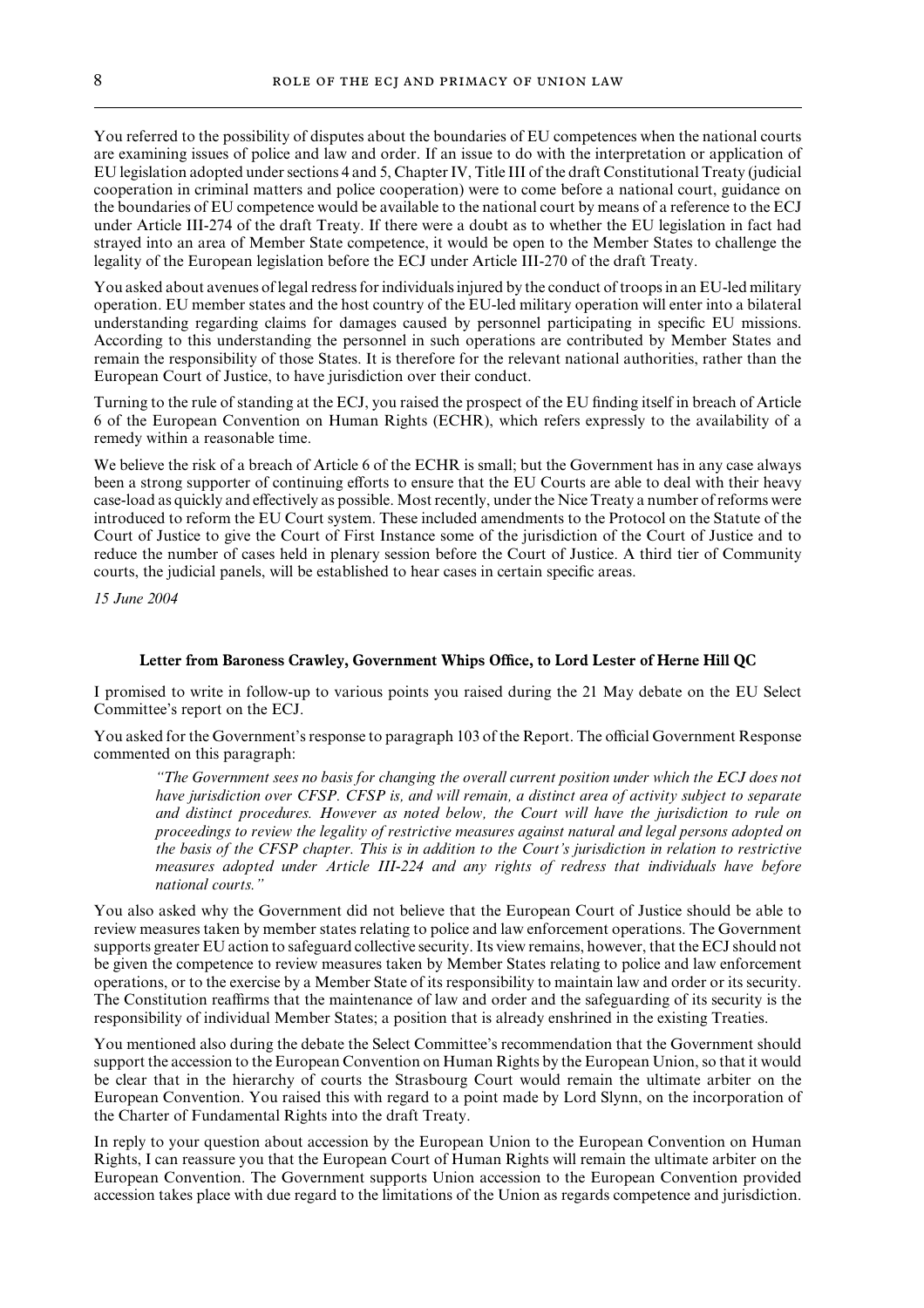Article II-52(3) of the draft Constitutional Treaty provides that insofar as the Charter contains rights which correspond to rights guaranteed by the ECHR, the meaning and scope of those rights shall be the same as those laid down by the ECHR. The official Explanation to Article 52 notes that this provision is intended to ensure the necessary consistency between the Charter and the ECHR and clarifies that the meaning and scope of the guaranteed rights are determined not only by the texts of the ECHR but also by the case law of the European Court of Human Rights.

You intervened at the end of the debate to ask for clarification of Article III-209 and our comment on that Article in our Response. Article III-209 is one of the articles in respect of which the Court of Justice will have jurisdiction under the Constitution (see Article III-282, second paragraph. Art III-282 was revised at the end of 2003: a copy of the revision was placed in the Library of the House). It will have jurisdiction to monitor compliance with Article III-209. Article III-209 is helpful in assisting to keep the Common Foreign and Security Policy distinct from the other Union competences which are referred to in Articles I-12 to I-14 and I-16. The article is intended to ensure that a CFSP measure does not affect these other Union competences and that in turn measures taken under such competences do not affect the Common Foreign and Security Policy.

In our Response we did not, in fact, intend to suggest that the ECJ would have jurisdiction to review the legality of European decisions in relation to Article III-209, providing for restrictive measures against natural or legal persons.

Rather, the Government was making the point that, while the Court of Justice would not have jurisdiction over Articles I-39 and 1-40 and Chapter II of Title V of Part III concerning the Common Foreign and Security Policy, it would have jurisdiction to monitor compliance with Article III-209. In addition it would be able to rule on proceedings, brought in accordance with the conditions laid down in Article III-270(4), reviewing the legality of European decisions providing for restrictive measures against natural or legal persons, adopted by the Council on the basis of Chapter II of Title V. The revised Article III-282, second paragraph, rather than the Article contained in the Convention text, makes clear that the Court has jurisdiction over such European decisions providing for restrictive measures adopted under the CFSP framework.

*15 June 2004*

# **Letter from Baroness Crawley, Government Whips Office, to Lord Slynn of Hadley**

I promised to write in follow-up to various points you raised during the 21 May debate on the EU Select Committee's report on the ECJ.

First, you commented on the powers of the European Court of Justice in deciding issues on the validity of Union law, and you are of course right that these fall ultimately to that Court to decide.

Secondly, you suggested that the obligation on a national court of final instance to send to the ECJ all cases raised before it which concern the interpretation of the Constitution or the validity and interpretation of acts of the institutions, organs, bodies and agencies of the Union, could be limited to sending cases with a constitutional significance or which are important from the Community point of view.

We disagree with this suggestion because it would mean that for other cases, a final decision on the interpretation of the Constitution or on the validity and interpretation of acts of the institutions of the Union would be decided not by the Court of Justice, but by national courts. This would detract from the role of the Court of Justice—which is given the task of ensuring respect for the law in the interpretation and application of the Constitution. It would also lead to divergent interpretations of Union law by national courts, which could have serious effects for the uniform application of Union law.

However, on another point you raised during the debate—the standing of individuals and companies to bring cases before the Court of Justice—I can reassure you that this is not going to be significantly extended by the draft Treaty.

Finally, you raised the Charter of Fundamental Rights and its implications for the European Court of Human Rights. Here too I can provide some reassurance. The European Court of Human Rights will remain the ultimate arbiter on the European Convention. The Government supports Union accession to the European Convention provided accession takes place with due regard to the limitations of the Union as regards competence and jurisdiction.

Article II-52(3) of the draft Constitutional Treaty provides that insofar as the Charter contains rights which correspond to rights guaranteed by the ECHR, the meaning and scope of those rights shall be the same as those laid down by the ECHR. The official Explanation to Article 52 notes that this provision is intended to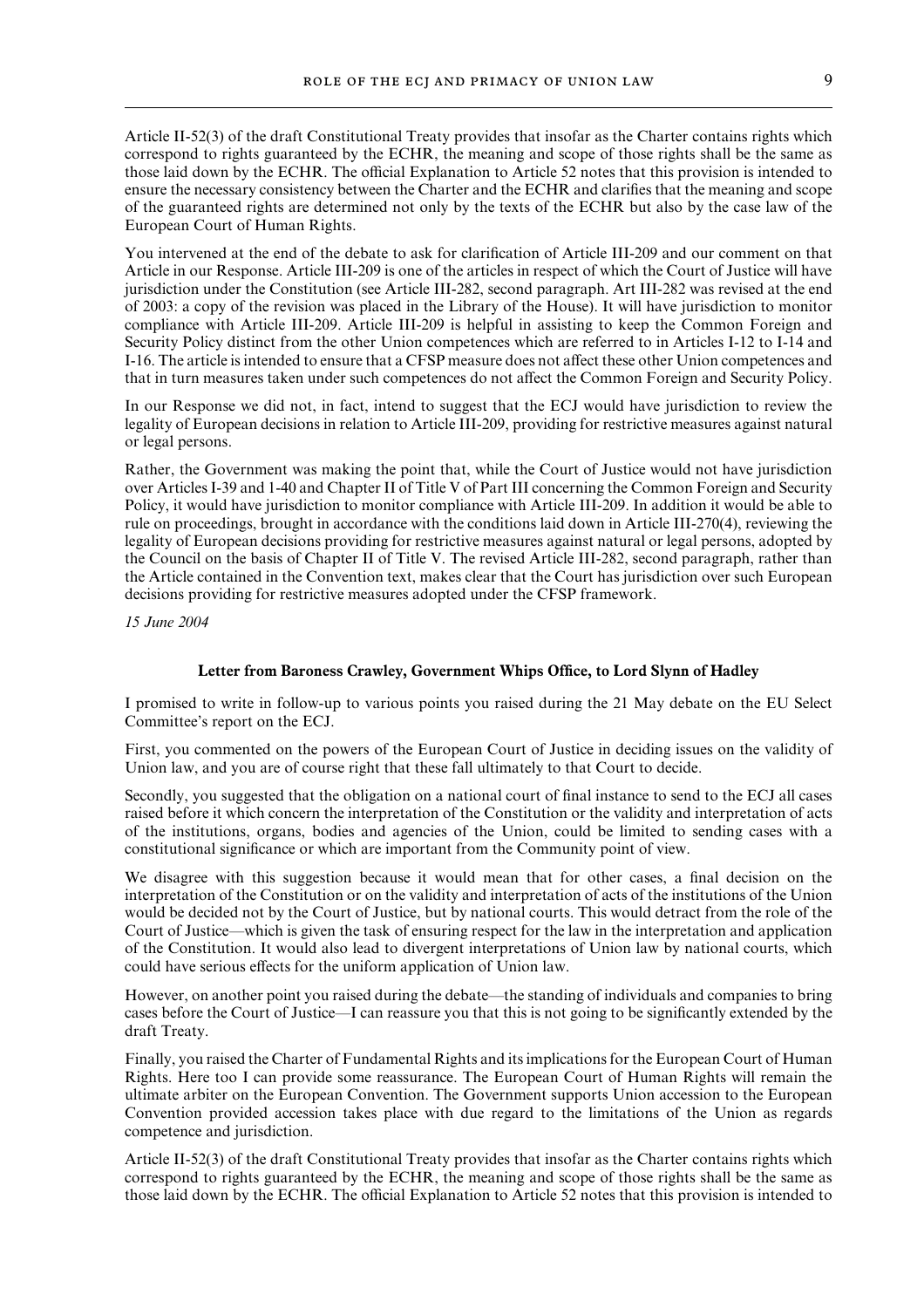ensure the necessary consistency between the Charter and the ECHR and clarifies that the meaning and scope of the guaranteed rights are determined not only by the texts of the ECHR but also by the case law of the European Court of Human Rights.

*15 June 2004*

# **Letter from Dr Denis MacShane MP, Minister for Europe, to Lord Grenfell, Chairman of the European Union Committee**

Thank you for your letters of 10 and 11 June with further questions on the Constitutional Treaty. I am grateful for the Committee's continued expert involvement in the negotiations, and enjoyed my appearance before you on 22 June. This reply to your letters picks up on points made there, as well as the written questions handed to us afterwards.

You ask in your 11 June letter for various texts. These are all available in the Printed Paper Office and I am happy also to enclose copies:

First (attachment "A") of the final text on criminal judicial cooperation (referred to under annex 20 in your letter); and secondly (attachment "B") of the Protocols dealing with the Schengen acquis and the application of the (then) Article 7 (a) of the Treaty in relation to the UK and Ireland.

You asked in your letter of 11 June whether the Government had a view on the procedures that would be used to secure Parliamentary approval for any changes proposed under III-175 and IV-7(a) (3). We have not made a final decision on the procedures that we will propose to Parliament for such changes.

Lord Scott specifically raised this question at the 22 June session in relation to Article III-175 and the creation of a European Public Prosecutor. He was concerned that the final version of the Treaty omitted the phrase "The European Council's decision shall not enter into force until it has been approved by the Member States, in accordance with their respective constitutional rules."

I can reassure you that this omission changes nothing substantively as far as the UK is concerned. We did not regard that phrase as binding us to a specific Parliamentary procedure. We in any case see no need for an EPP, so the question of the procedures we would follow before setting one up is hypothetical. Clearly also the procedures for such a significant move would have to involve a high degree of Parliamentary scrutiny. The creation of an EPP with powers over cross-border crime would require primary legislation.

You also remarked in that letter on Article III-170. This also makes a reference to the functioning of the common market. We also welcome the fact that paragraph 1 of the Article makes clear that the activity is concerned with measures "having cross-border implications" and "based on the principle of mutual recognition". Moreover, the fact that paragraph 2 of the Article sets out a closed list of activities, unlike Article 65 TEC which made clear that it did not list all possible activities, is a counterweight to the change. Most of the activities are familiar from the existing Article 65. Those which are new broadly reflect activities which had previously been carried out under Article 65 or other provisions of the Treaty, for example access to justice, and the provision of financial assistance to activities such as training for lawyers and judges in Community law.

You ask the significance of the phrase "insert references to national law" in our Response. Examples from the draft Treaty of references to national law, of a kind that might be added to it subsequently under Article IV-7(b), include the following provisions on legal bases for adopting laws and framework laws: "having regard to the conditions and technical rules obtaining in each of the Member States" (see eg Article III-104(2b)); "shall not affect the right of Member States to define the fundamental principles of . . ." (see eg Article III-104(5a)); "shall not prevent any Member State from maintaining or introducing more stringent protective measures compatible with the Constitution" (see eg Article III-104(5b)); or "such measures shall not include the approximation of Member States' legislative and regulatory provisions" (see Article III-173). Adding a provision on the lines of the first example would not repatriate competences; but the last three examples, if added as new riders to existing provisions, would repatriate competences in a minor fashion. So we share your view that competences could be repatriated under Article IV-7 (b).

In your letter of 10 June you ask for the Government's view on whether the primacy of Community law only applies in relation to Community measures having direct effect. From the starting point that the Member States must comply with their treaty obligations, the Court of Justice developed this principle into a rule for resolving conflicts between directly applicable and directly effective Union measures and conflicting national law. In our view, Article I-5a is intended to reflect the principle as set out in the jurisprudence of the Court of Justice, as the proposed accompanying Declaration would confirm.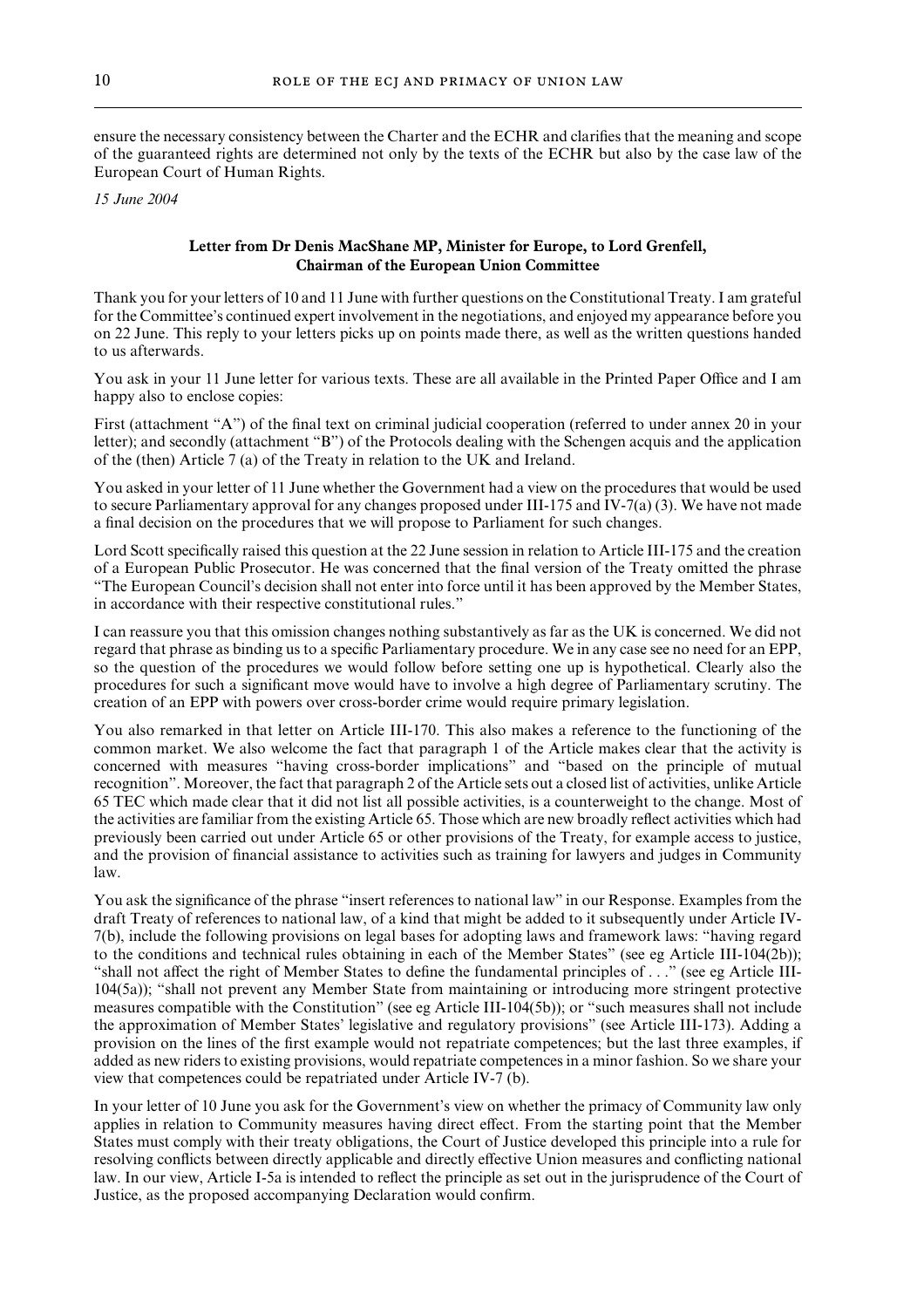You asked likewise for a fuller reply on the application of primacy to the second and third pillars. In accordance with a long-standing principle of international law, the UK's Treaty obligations take precedence over its domestic law. Because of our dualist system these Treaty obligations take effect in UK domestic law when they are incorporated into that law. Within the Constitutional Treaty, it is true to say that the Pillar system has collapsed. But the UK has secured a carve-out for ECJ jurisdiction over Common Foreign and Security Policy (CFSP), as set out in Article III-282. The ECJ's jurisdiction will only arise in respect of the adverse consequences for individuals of CFSP decisions imposing sanctions. In any event most foreign policy decisions are executive, not legislative, in nature.

We note in that 10 June letter that the Committee continues to believe that the ECJ should be expanded to cover the whole of CFSP. We continue to disagree. The character and content of CFSP remain quite distinct from the other areas of the EU's work. CFSP must of course be subject to the same checks and controls as those applicable in other areas of foreign policy—and so the systems of redress and legal challenge must remain those provided for under each Member State's legal and constitutional arrangements.

The possibility of different rulings in different Member States is no greater than that arising in other areas where States participate in joint arrangements at the international level.

We do however fully agree that if CFSP measures are directed at individuals in the form of sanctions, those individuals should have the opportunity to challenge them before the ECJ. The Constitutional Treaty does therefore extend the jurisdiction of the Court to cover such measures.

The Government is clear that the Court does have jurisdiction over sanctions adopted under Article III-224(1). Article III-224(1) is in Chapter V of Title V so clearly does not fall into the carve out extended to CFSP in the first paragraph of Article III-282, which says "The Court of Justice of the European Union shall not have jurisdiction with respect to Articles I-39 and I-40, the provisions of Chapter II of Title V concerning the common foreign and security policy and Article III-194 in so far as it concerns the common foreign and security policy." The revised second paragraph of Article III-282 makes clear that although the Cort does not have jurisdiction over CFSP, it can rule on restrictive measures taken under the CFSP Articles. This is in addition to the Court's existing jurisdiction over measures taken under Article III-224.

The Government remains of the view that Article I-15 can only be implemented through Articles I-39 and I-40, and the provisions of Chapter II of Title V, and therefore the Court does not have jurisdiction over Article I-15.

You asked in your 10 June letter for the Government's understanding of the purpose and meaning of the words "where such action is a matter of national law" in Article III-283. I apologise for not addressing this in my earlier letter. We agree with the Committee that these words were unclear and advocated their deletion. The words were removed from Article III-283 in the Presidency's closed package, CIG 81/04 and this revised text has been carried through to CIG 86/04.

With regard to the rules of standing before the Court of Justice, raised in your letter of 10 June, there were of course a range of views expressed in the Convention—from those who wanted no change, to those who wanted an extensive widening of the rules. As indicated in my earlier letter, the Government considers that the Convention text, and therefore the final agreement, represent a balanced reflection of that range of views.

We also aware of the difference of views among Members of the Court itself. These are evident from the judgment of the CFI in the case of Jego-Quéré-v-Commission (Case T-177/01; judgment, 3 May 2002) and Advocate General Jacobs' Opinion in Union de Pequenos Agricultores-v-Council (Case C-50/OOP), on the one part, and the ECJ's contrary decision in the UPA case on the other.

We are not aware of any statistics produced either by those advocating or opposing relaxing the rules of standing in relation to the potential costs to the Court of Justice. What is clear is that relaxing the rules on standing would lead to an increase in the number of cases coming before the Court, with implications not only for the Court's already stretched resources but for the speed with which its heavy caseload could be handled.

Full account must also be taken of the role of national courts as an integral part of the Union's legal order. The Court itself underlined, in the UPA case cited above, the importance of the national courts in ensuring that adequate remedies are available to individuals. The United Kingdom Government therefore strongly welcomes the inclusion of the additional language in Article I-28. This provides explicit recognition of the role of national courts as set out in the UPA case and we can confirm that as such it confers no extra benefits, other than greater clarity, and that there is no need to make additional legislative provision to give effect to it.

Let me now turn to our 22 June session. First of all let me take this opportunity to clear up any misunderstanding of the meaning of Article III-174.2. Lord Scott suggested at the evidence session that the Article might lead to Eurojust needing an investigative agency because of new powers it may acquire to initiate criminal investigations. He further suggested that Eurojust might turn for this purpose to OLAF. We see no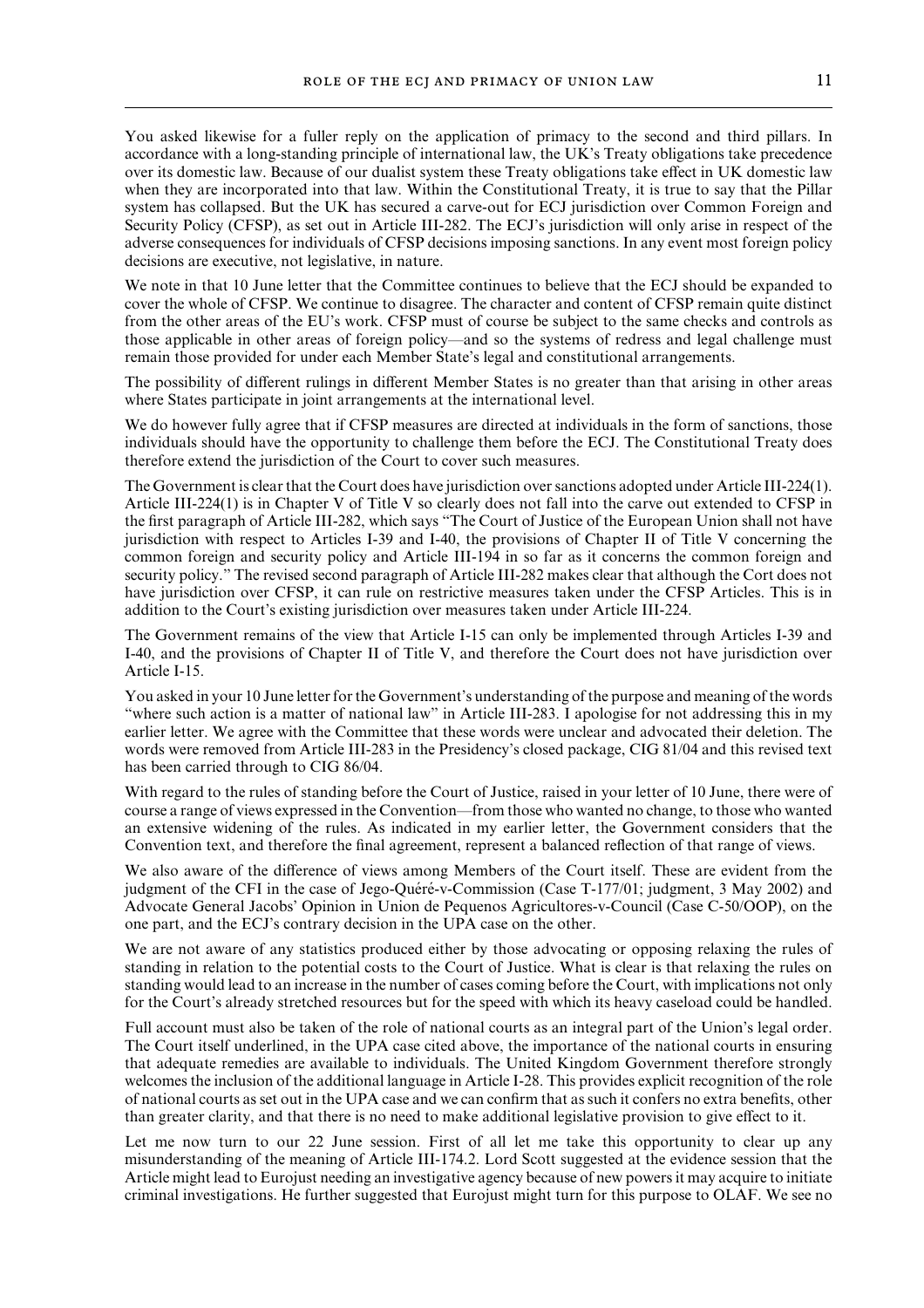reason why this should be so. The Article provides for European laws to allow Eurojust to initiate criminal investigations, but not to conduct them. Indeed the Article specifically makes clear that the criminal investigations initiated by Eurojust are to be "conducted by national authorities". The Article will not therefore lead to new powers for OLAF nor will it require that Eurojust itself should possess an investigative capacity.

You gave us several written questions at the session. I thought it might be useful if I set out your written questions in bold type, numbered as they were in your question sheet, and then below each provide our reply.

# **Your question 16: Charter of Fundamental Rights**

"CIG 80/04 contains, in its last two pages, various options regarding the legal force of explanations to the Charter. Which, if any, of these has now been agreed and is HMG satisfied with this result?"

The final text is in CIG 85/04. It says (AII-52(7)): "The explanations drawn up as a way of providing guidance in the interpretation of the Charter of Fundamental Rights shall be given due regard by the courts of the Union and of the Member States."

HMG is satisfied with this result. The Charter is a showcase of existing fundamental rights, freedoms and principles which the EU must recognise. But before agreeing to incorporate the Charter in the Treaty and give it legal force, we insisted on greater legal clarity; and on ensuring the Charter would not extend the powers of the EU. These have been achieved.

# **Your question 19: Turkey**

"To what extent have political developments in Turkey (including the release of prisoners) enhanced prospects for agreement on a date for negotiations to begin being reached in December and what other outstanding issues remain to be resolved?"

We believe the recent political developments in Turkey demonstrate the momentum behind the reform process in Turkey and hope the Commission will reflect this in its October report. The June European Council welcomed the significant progress made by Turkey to date and explicitly mentioned the important and wideranging constitutional amendments adopted in May. Other significant developments include the release, pending appeal, of Leyla Zana and her three co-defendants and the start of minority language broadcasting, including in Kurdish.

The Council reiterated that it would continue to assist Turkey to implement its pre-accession strategy, in particular in the areas identified in the December 2003 Council Conclusions. We look forward to the introduction of a new Turkish penal code in July to harmonise recent legal reforms, and continued efforts towards full implementation of all the packages of reform.

#### **Your question 20: Serbia and Montenegro, and Republic of Macedonia**

"The Embassies of Serbia and Montenegro and of the Former Yugoslav Republic of Macedonia have written to the Chairman to say that their Parliaments have established European Integration Committees and the Chairman has replied that he would be happy to meet their Chairmen in due course. Does HMG support parliamentary co-operation with these states and is there any indication at this stage of when they might seek formal candidate status?"

We fully support parliamentary co-operation with Serbia and Montenegro and the Republic of Macedonia.

The June European Council reaffirmed its commitment to the full implementation of the Thessaloniki agenda, which makes clear that the future of the Western Balkan countries rests within the European Union. Macedonia submitted an application to join the EU on 22 March 2004. The May General Affairs and External Relations Council (GAERC) asked the Commission to give advice on this application, to be judged against the agreed criteria. Serbia and Montenegro has yet to negotiate a Stabilisation and Association Agreement (SAA)—the first stage in developing closer relations with the EU.

#### **Your question 21: Mediterranean and Middle East**

"In what ways has HMG sought to ensure that the EU Strategic Partnership with the Mediterranean and the Middle East is truly complementary to existing US, G8 and Arab League initiatives?"

The Presidency, Commission and other member states have worked closely with the US, G8 and Arab League to ensure that the initiatives are complementary. As a member of the EU and the G8, the UK has been fully aware of the importance of complementarity between EU and G8 initiatives. And we have encouraged close consultation with the region itself.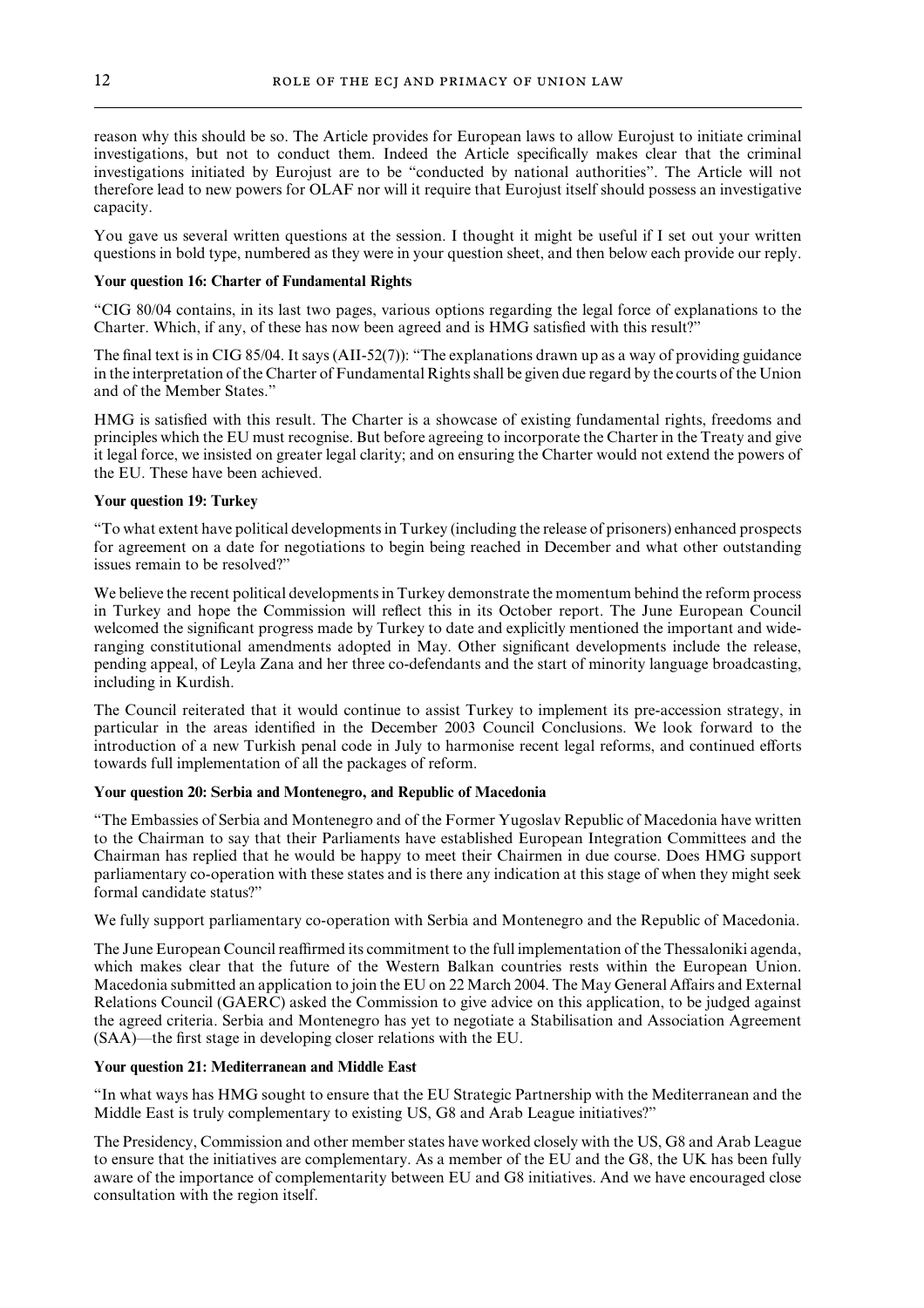#### **Your question 22: Lamfalussy**

"Are there any suggestions that the Lamfalussy Process should be extended from banking and insurance to areas such as telecoms, post and the environment? If so how likely are they to find favour? What would be the implications for national parliamentary scrutiny and accountability of Ministers to their national parliaments?"

There have been no suggestions that the Lamfalussy process might be extended to other areas beyond financial services, such as post, telecoms and environment. It is unlikely that any such suggestions would be made before the Lamfalussy process has been formally reviewed in a few years' time.

The Lamfalussy process involves the Council, Commission and European Parliament adopting by co-decision "level 1" framework legislation. This is supported by more technical secondary legislation at "level 2". Level 2 legislation can be amended relatively quickly and this more flexible approach to EU-level legislation may be attractive in areas outside financial services. The Lamfalussy process involves a high degree of transparent and formal consultation on proposed EU-level legislation, and involves committees of national regulatory authorities working together to advise the Commission on technical measures and to improve the consistency of implementation across the EU. These features might also be attractive in areas outside financial services.

Lamfalussy legislation is subject to the same national Parliamentary scrutiny and Ministerial accountability arrangements as other EU-level legislation.

#### *30 June 2004*

# **Letter from Lord Grenfell, Chairman of the European Union Committee, to Caroline Flint MP, Parliamentary Under Secretary of State at the Home Office**

# PROPOSED CONSTITUTIONAL TREATY—ROLE OF THE ECJ

Your letter of 30 June, replying to my letters of 10 and 11 June, was considered by Sub-Committee E (Law and Institutions) at its meeting on 3 November. The Committee is grateful for the explanations of the Government's view of the role of the Court of Justice under the proposed Constitutional Treaty. We are also grateful for the information provided by Baroness Crawley to Lord Scott, Lord Slynn and Lord Lester following the debate, on 21 May, of our Report *The Future Role of the European Court of Justice*.

# The Doctrine of Primacy

Article I-6 (formerly 5a) provides: "The Constitution and the law adopted by the Union's institutions in exercising competences conferred on it shall have primacy over the law of the Member States". In their White Paper on the Treaty establishing a Constitution for Europe (CM 6309) the Government refer to the observation made by the Committee in its Report (at paragraph 51) that it is not surprising that the Constitutional Treaty includes a statement of the primacy of Union law. It is unfortunate that the quotation is not in fact verbatim and that the White Paper does not refer (even in a footnote) to any of the comments or criticisms that the Committee has made in relation to the text or to the continuing correspondence on the issue. You will agree that it is imperative that the general public has the fullest explanation of the new Treaty and that the implications of provisions having such constitutional weight as Article I-6 should be explained. Your letter provides helpful clarification of the Government's position for which, as mentioned above, we are most grateful but nonetheless leaves some issues unsettled.

On the question whether primacy is restricted to measures having direct effect, you say:

*"From the starting point that the Member States must comply with their Treaty obligations, the Court of Justice developed this principle into a rule for resolving conflicts between directly applicable and directly eVective Union measures and conflicting national law.In our view Article I-5(a) is intended to reflect the principle as set out in the jurisprudence of the Court of Justice, as the proposed accompanying declaration would confirm."*

From this the Committee concludes that the Government takes the view that primacy is restricted to measures having direct effect.

On our second question, the extent to which the doctrine of primacy would apply to matters in the Second and Third Pillars, you say:

*"In accordance with a longstanding principle of international law, the UK's Treaty obligations take precedence over its domestic law. Because of our dualist system these Treaty obligations take effect in UK domestic law when they are incorporated into that law.Within the Constitutional Treaty, it is true*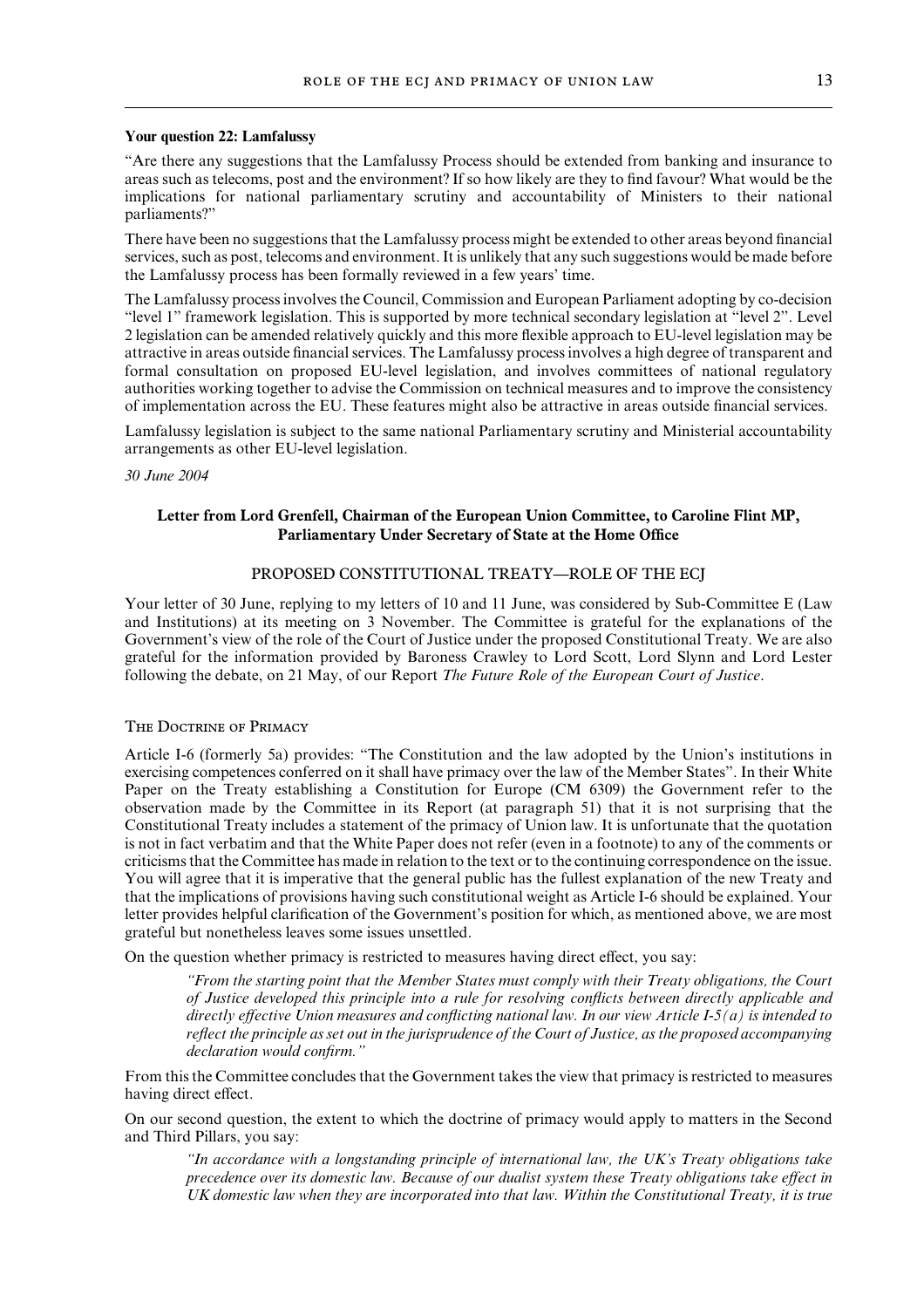*to say that the Pillar system has collapsed.But the UK has secured a carve out for ECJ jurisdiction over Common Foreign and Security Policy (CFSP) as set out in Article III-282.The ECJ's jurisdiction will only arise in respect of the adverse consequences for individuals of CFSP decisions imposing sanctions. In any event most foreign policy decisions are executive, not legislative, in nature."*

This response is helpful, but only up to a point. Firstly, it fails to address the Third Pillar. Secondly, by apparently restricting primacy to the situation where the ECJ has jurisdiction, it raises a further question. Is it not arguable that even if the ECJ does not have jurisdiction a national court would nevertheless have to give effect to the doctrine of primacy expressed in Article I-6? And any issue as to how and when it should give effect to that principle would presumably be a matter on which the national court could seek guidance from the ECJ itself? The Committee's preliminary conclusion is that the position remains unclear. Were the issue to arise the matter would have to be resolved by the ECJ. But if the Government is able to shed any further light on these issues that would be welcome.

#### CFSP

We note that the Government firmly reject the notion that CFSP matters should be subject to the jurisdiction of the Court. You apparently reject the point that this might lead to discrepancies and inconsistency between the courts in different Member States. However, we also note that, in response to Lord Slynn (dealing with the extent of the obligation of national courts to refer questions to the ECJ) Baroness Crawley emphasises the importance of the ECJ "which is given the task of ensuring respect for the law in the interpretation and application of the Constitution". Limiting the obligation on national courts to refer matters to the ECJ, she says, "would also lead to diversions in interpretations of Union law by national courts which could have serious effects for the uniform application of Union law". We strongly support this view, for all Union law.

#### Effective Remedy

We note that the Government are not to be persuaded that the standing rule (Article III-365(4)) should be widened. No doubt this is a matter to which the Committee will wish to return at an appropriate opportunity.

#### *4 November 2004*

# **Letter from Lord Grenfell, Chairman of the European Union Committee, to Dr Denis MacShane MP, Minister for Europe**

#### CONSTITUTIONAL TREATY—ROLE OF THE ECJ—PRIMACY OF UNION LAW

You may recall that I wrote to the Government on this subject on 4 November 2004. Unfortunately my letter was addressed to Caroline Flint at the Home Office but I understand that officials there quickly forwarded it to the Foreign Office. However, we have not yet received any reply. We look forward to doing so. In the meantime the European Union Bill has been published. It will be helpful when preparing your reply if you could take into account the following points which are raised by the Bill.

Clause 1 of the Bill amends the definition of "Treaties" in section 1 of the European Communities' Act 1972. "The Treaties" or "the EU Treaties" would mean "the EU Treaty" except the "common foreign and security policy provisions" (listed in Clause 5(12)). One effect of this is that sections 2 and 3 of the 1972 Act will not apply to the common foreign and security policy provisions. The doctrines of the primacy of Union law and of direct effect take effect in our law by virtue of section 2 of the 1972 Act. Can we conclude from this that in the Government's view those doctrines will not apply to the Common Foreign and Security Policy under the Constitutional Treaty?

The doctrine of primacy is enshrined in Article I-6 of the Constitutional Treaty. You will recall from the discussion of the issue in our Report, The Future Role of the European Court of Justice, that it is not clear how far the doctrine of primacy extends. Article I-6 is not in its terms limited to any particular Articles of the Constitutional Treaty. We note that the Declaration on Article I-6 states that Article I-6 reflects existing case law of the Court of Justice and of the Court of First Instance. But, as you know, the question of whether the doctrine of primacy of Union law extends to the Common Foreign and Security Policy is not clear. The Community courts have not yet addressed the issue, either because they have not had jurisdiction to do so or because a case has not so far arisen. It is not in any event clear that the Court of Justice would regard a provision as apparently fundamental as Article I-6 as capable of being qualified by a mere declaration. Further, we note that the list of "common foreign and security policy provisions" in Clause 5(12) of the Bill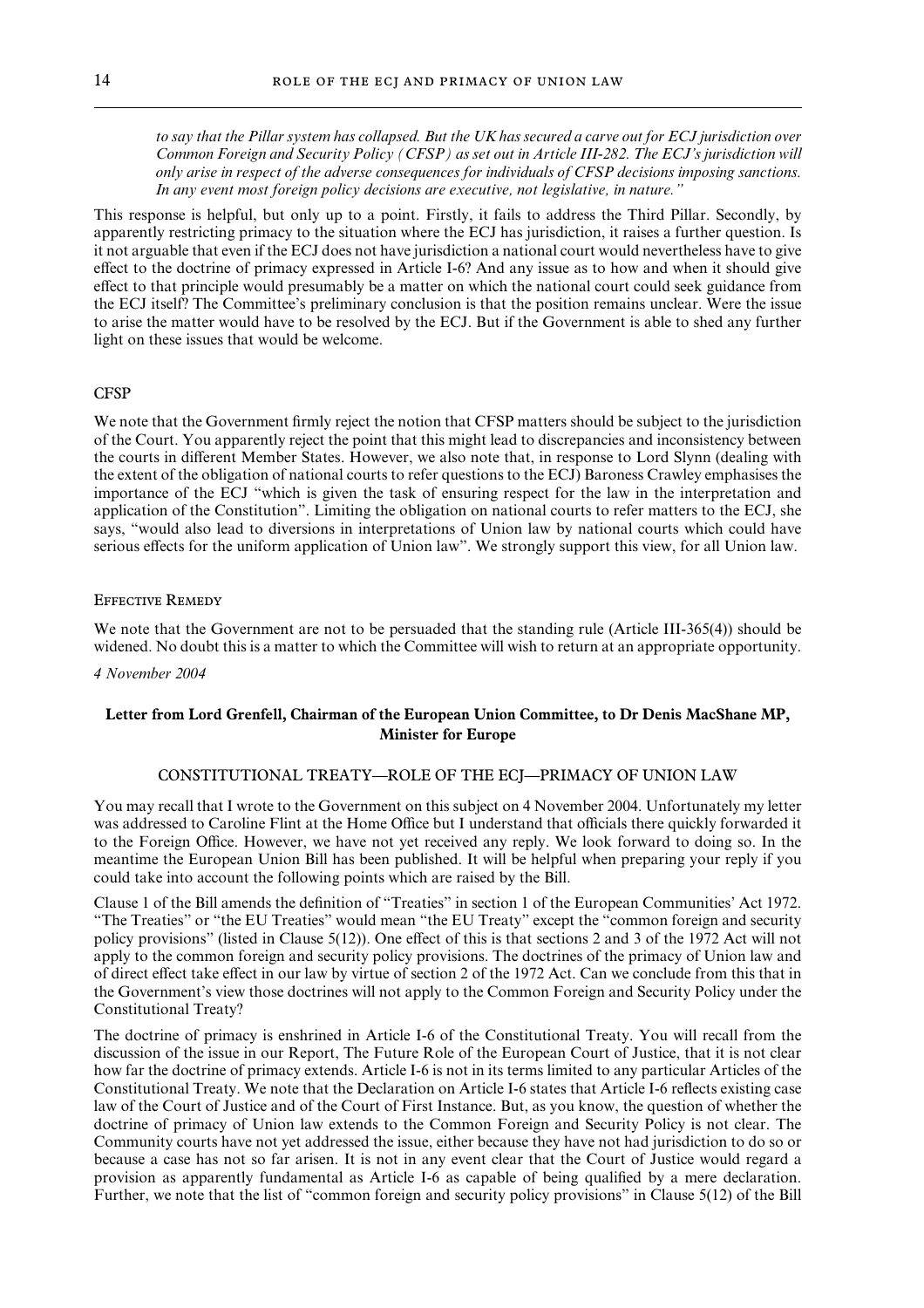includes Article I-16 of the Constitutional Treaty, a provision which in principle falls within the jurisdiction of the Court of Justice.

As mentioned above, it would be helpful if you could take these points into account when replying to my letter of 4 November. We regret that you are not coming to meet the Committee. We regard it essential to our work for the Committee to have a reply before 9 March.

#### *28 February 2005*

# **Letter from Dr Denis MacShane MP, Minister for Europe, to Lord Grenfell, Chairman of the European Union Committee**

# CONSTITUTIONAL TREATY—ROLE OF THE ECJ—PRIMACY OF UNION LAW

Thank you for your letter of 28 February, which referred to your earlier letter of 4 November 2004. The Home Office did forward the letter to me, but it was not obvious, that a specific response was required. I am of course happy to set out the Government position again in full.

#### Government White Paper

Firstly, you are right that the quote we used was not verbatim (omitting the words "of Part I" and "as defined in the jurisprudence of the Court") but we did not feel that by slightly shortening the text in this way, we were in any way altering the sense of the Committee's comments. In drawing up the White Paper we felt that it was important to keep the explanations of the Treaty as simple and accessible as possible while maintaining accuracy.

# Doctrine of Primacy

The principle of primacy has a wide and a narrow meaning. In its wider sense, the principle means that a Member State may not invoke the provisions of its national law as an excuse for failing to give effect to its obligations under the EC Treaty. In. this sense the principle reflects the general rule of international law set out in Article 27 of the Vienna Convention on the Law of Treaties.

In the narrower sense in which it is usually used in EC law, the principle of primacy is simply a refinement or elaboration of that general rule. As developed by the European Court of Justice (ECJ) the principle of primacy means that where a national court in a Member State is faced with a conflict between a rule of EC law and a rule of national law, the national court must apply the rule of EC law and disapply the rule of national law to the extent necessary. The principle of primacy in this narrower sense can only apply if the rule of EC law is directly effective or directly applicable.

The Government is clear, as it said in reply to the Committee in response to the report on the ECJ in May 2004, that the Constitutional Treaty does not change the meaning or content of the doctrine of primacy in EC law in the narrower sense enunciated by the ECJ. This is, in the Government's view, the clear effect of Article 1-6 taken with Declaration 1 (and the Government does not share the Committee's doubts about the legal efficacy of Declaration 1). Under the Treaty, the principle can apply in any area where the EU can generate directly effective or directly applicable law. This will include areas formerly falling within the so-called Third Pillar (now known as Freedom Security and Justice) as well as areas currently falling within the competence of the Communities.

The principle in its wider sense also applies to CFSP. All Member States must give effect to CFSP obligations and may not use national law as an excuse for failure to do so.

# CFSP

It is also arguable, as the Committee has said, that Article I-6 means that the principle of primacy in the narrower sense in theory could apply to CFSP too. But the ECJ has no jurisdiction over the CFSP provisions of the Treaty or most measures adopted under them. It will not adjudicate on the meaning of such provisions nor will a national court be able to refer a question to the ECJ for a preliminary ruling.

Measures adopted under the CFSP (other than certain "restrictive measures" or sanctions) will continue to be of an executive rather than a legislative character. Accordingly, because of their content and subject matter, they will be highly unlikely in practice to contain provisions that are directly effective or directly applicable, as those concepts have been developed by the ECJ in Community law. This is clear from the content of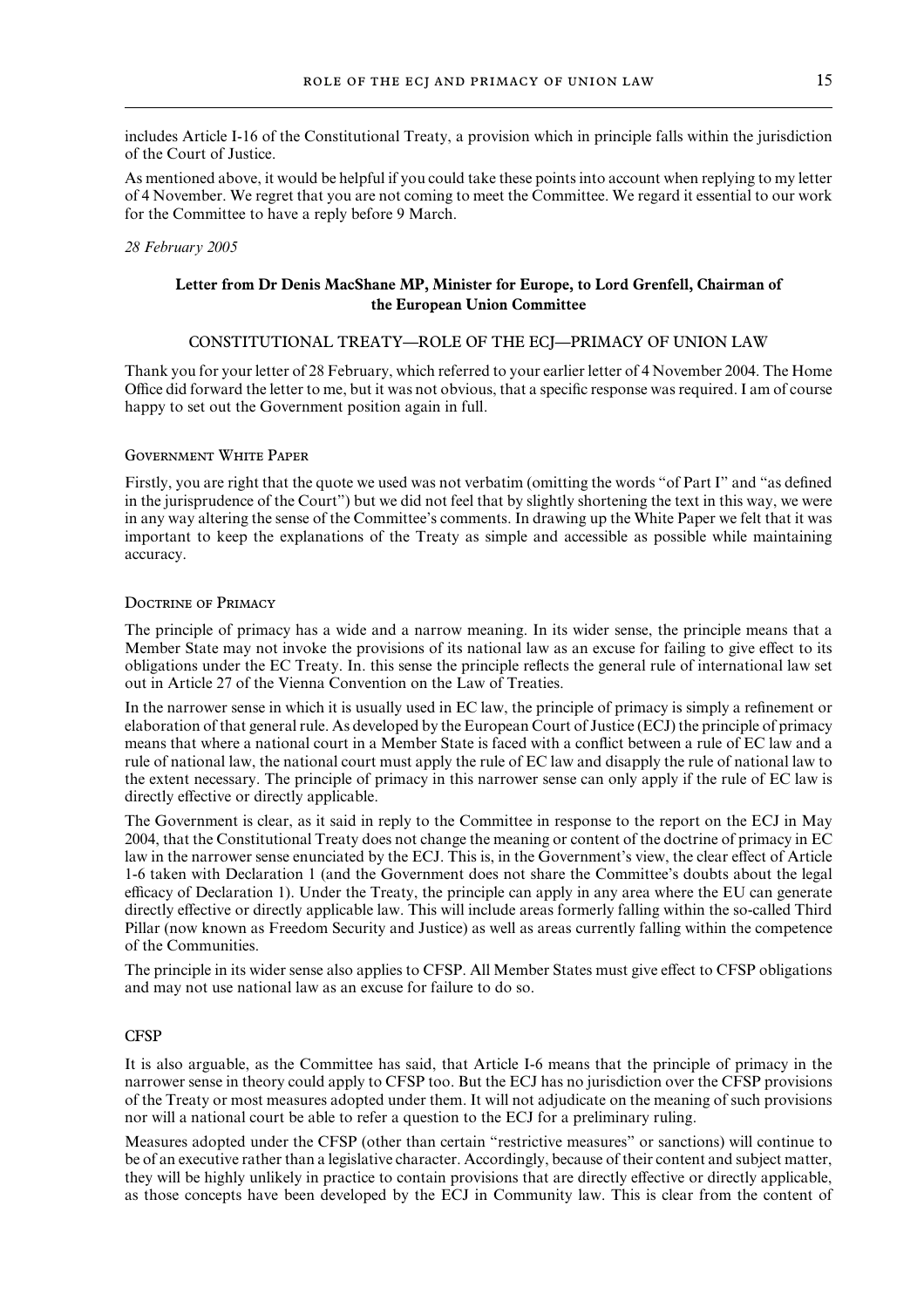measures already adopted under the CFSP. For example, in the next few weeks the Council will adopt a Common Position setting out the EU's policy on conflict prevention in Africa and a Joint Action appointing a new EU Special Representative for Moldova.

This analysis of the CFSP provisions of the Treaty and of the special character of CFSP measures in part explains why the European Union Bill is drafted as it is. Clause  $1(1)$  has the effect of excluding the Treaty's CFSP provisions from the definition of the EU Treaties for the purposes of the 1972 Act under the new subsection 1(2A) of the 1972 Act. As a result, the UK's CFSP obligations will not be implementable under section 2(2) of the Act. But clause 5 of the Bill provides a new delegated power for implementation of CFSP provisions modelled on and parallel to section 2(2). So in the rare cases where the Government judges that a CFSP measure requires amendment of national law to enable it to be given effect in the UK, implementing legislation can be adopted under the powers in clause 5.

Finally the Committee suggests that Article 1-16 of the Treaty, which describes the scope of the CFSP, is itself subject to the jurisdiction of the ECJ. As the Government has said in reply to the Report on the ECJ, Article 1-16 must be read in conjunction with the CFSP provisions in the rest of the Treaty. First, Article I-16 can only be given effect by measures adopted under Articles I-40 and I-41 and both of these Articles are excluded from the jurisdiction of the ECJ. CFSP measures and the procedures by which they are adopted are therefore outside the jurisdiction of the Court. Secondly, although Article I-16 (2) contains a so-called "solidarity clause" on CFSP matters, that clause is given definitive expression in Article I-40(5). The exclusion of Article I-40(5) from the ECJ's jurisdiction means that the question of compliance with the obligation in the solidarity clause could not be raised in judicial proceedings before the ECJ.

In conclusion, the Government does not believe that these issues, though complex in theory, will prove to be a problem in practice. It is satisfied with the provisions of the Constitutional Treaty, including those on primacy and on the CFSP. And it is confident that the EU Bill will enable the UK to give full and proper effect to all its obligations under the Treaty.

*10 March 2005*

# **Letter from Lord Grenfell, Chairman of the European Union Committee, to Dr Denis MacShane MP, Minister for Europe**

# CONSTITUTIONAL TREATY—ROLE OF THE ECJ—PRIMACY OF UNION LAW

Thank you for your letter of 10 March in response to my letters of 4 November and 28 February. It is very helpful in explaining in detail the Government's understanding of Article I-6 of the Constitutional Treaty. Your reply was considered by Sub-Committee E (Law and Institutions) at its meeting on 23 March.

We note that you say that the principle of primacy may be given both a wide and a narrower meaning and that the Government accept that in its wider meaning the principle would apply to CFSP. You also accept that it is arguable that Article I-6 means that the principle in its narrow sense could apply to CFSP though because of the limits of the ECJ's jurisdiction over the CFSP and the fact that most measures under the CFSP are executive rather than legislative, the principle of primacy (in the narrow sense) is unlikely to apply. You restate the Government's view of the relationship between the CFSP and the European Court. You also explain how the European Union Bill has been constructed to take account of the special nature of the CFSP. There is, however, one provision in the Bill which appears to be of some relevance in the present context, namely the proposed amendment to section 3 of the 1972 Act by the inclusion of a new subsection 6. The amendment, you will recall, is set out in Schedule 2 paragraph 3(2)to the Bill. The new subsection seems to contemplate the European Court having jurisdiction over some CFSP matters. But you say that "the ECJ has no jurisdiction over the CFSP provisions of the Treaty or most measures adopted under them". Because sanctions ("restrictive measures" made under Article III-322) are not "common foreign and security policy provisions" listed in Clause 5(12) we wonder what "subject matter" the Government have in mind. It would be helpful if you could explain the purpose and effect of the proposed new section  $3(6)$ .

In order to enable the Committee to close its file on this matter I would be grateful if you could let us have your reply by the end of the Easter recess.

*24 March 2005*

# **Letter from Dr Denis MacShane MP, Minister for Europe, to Lord Grenfell, Chairman of the European Union Committee**

Thank you for your letter of 24 March, in reply to my letter of 10 March, on the Government's view of Article I-6 of the EU Constitutional Treaty.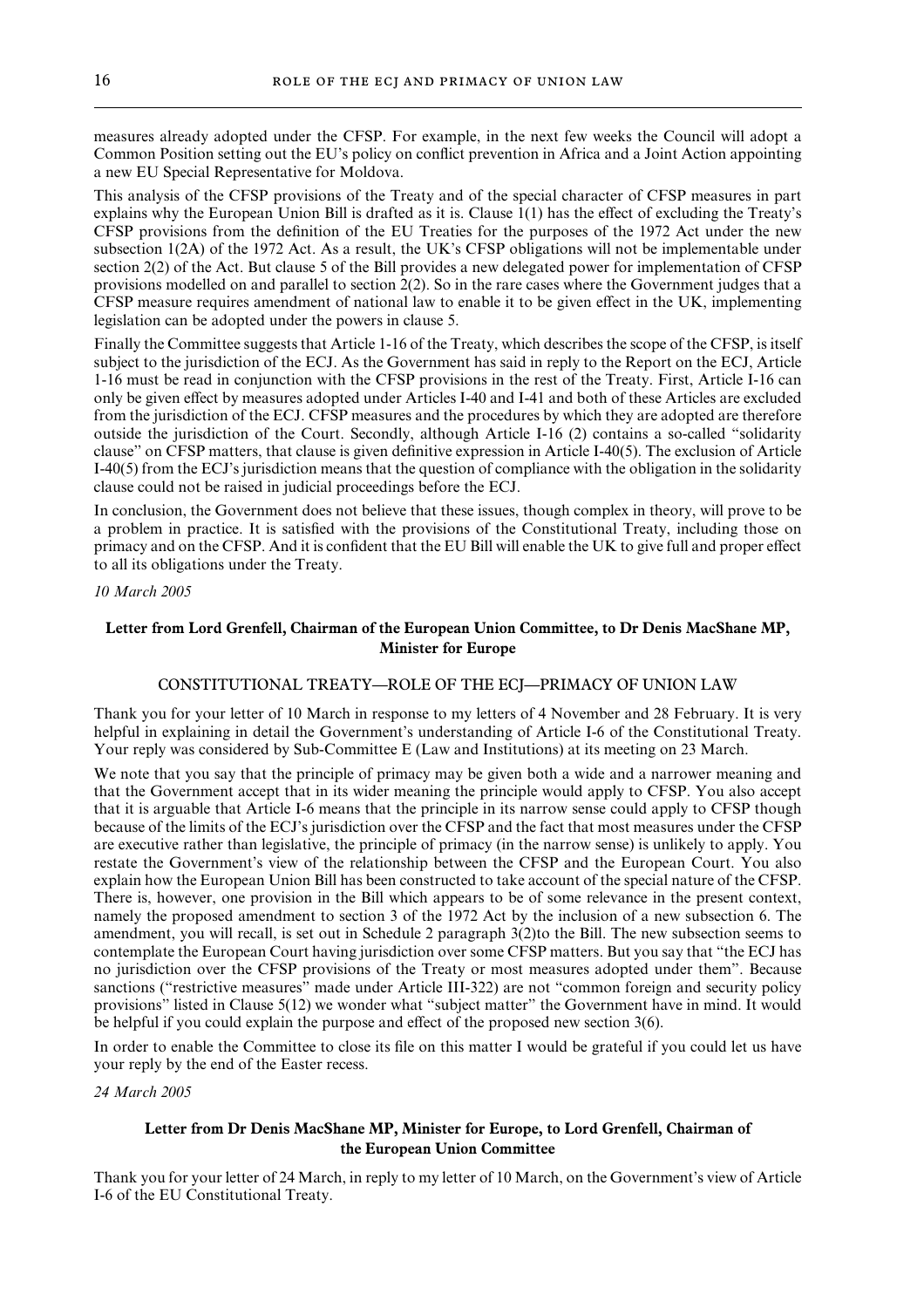I am glad that you found my letter of 10 March helpful in explaining the Government's understanding of Article 1–6 of the Constitutional Treaty. Your letter sought clarification about the extent of the ECJ's jurisdiction over CFSP.

You refer to the proposed amendment to section 3 of the 1972 Act by the inclusion of a new subsection  $(6)$ , which is set out in Schedule 2 paragraph 3(2) to the Bill. The new subsection (6) is included in the Bill to reflect the very limited jurisdiction in CFSP matters conferred on the ECJ in Article III-376 (2) of the Treaty. Article III-376 (1) provides that the ECJ shall not have jurisdiction with respect to Articles I-40 and I-41 and the provisions of Chapter II of Title V concerning CFSP. But paragraph 2 states,

"However, the Court shall have jurisdiction to . . . rule on proceedings, brought in accordance with the conditions laid down in Article III-365(4), reviewing the legality of European decisions providing for restrictive measures against natural or legal persons adopted by the Council on the basis of Chapter II of Title V".

In practical terms, this new subsection (6) would allow our Courts to recognise ECJ rulings on restrictive measures against individuals adopted under a CFSP provision. A good example of a measure of this type would be a CFSP decision imposing a travel ban such as that imposed against certain officials in Belarus, as referred to your Committee in December 2004.

As you point out in your letter, the ECJ already has jurisdiction over restrictive measures adopted under the current equivalent provision to Article III-322, and these can apply to individuals. But Article III-322 is not one of the CFSP provisions.

*4 April 2005*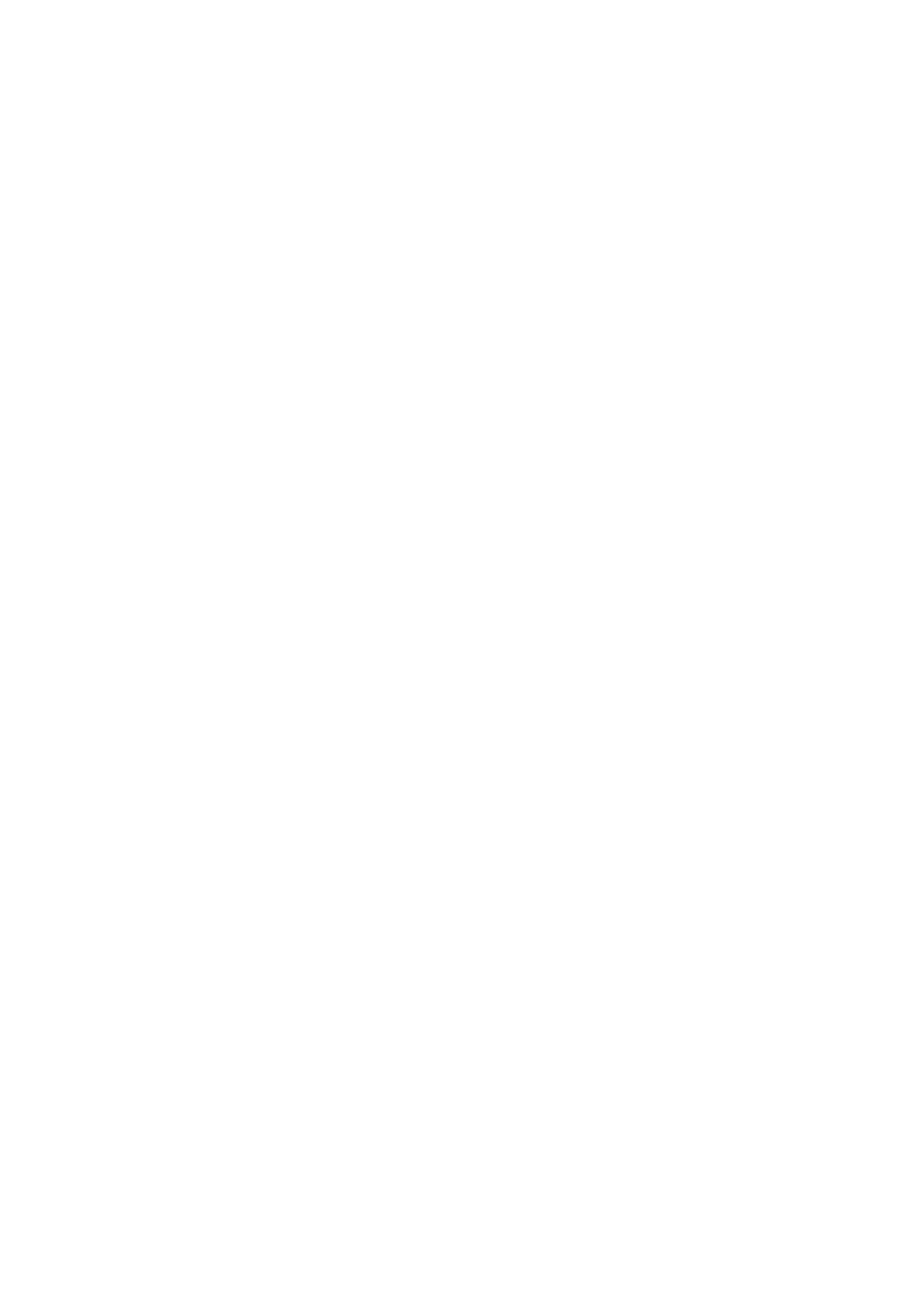